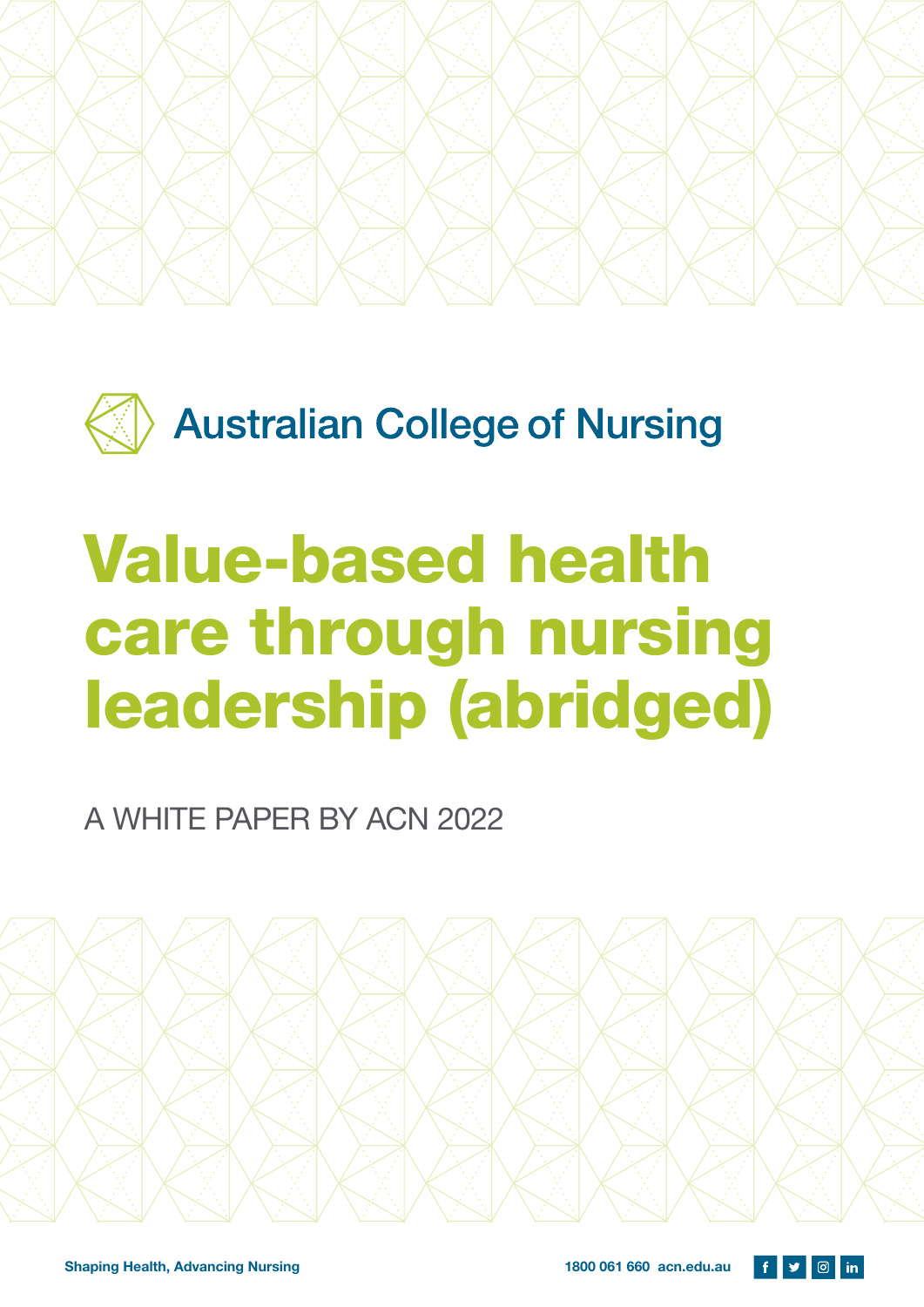### ACKNOWLEDGEMENTS

The Australian College of Nursing (ACN) would like to acknowledge the Value-Based Health Care (VBHC) Working Group for their contribution to the development of the first version of this White Paper.

CITATION: Australian College of Nursing (ACN). 2022, 'Value-Based Health Care through Nursing Leadership (abridged) — A White Paper by ACN 2022', ACN, Canberra. ©ACN 2022

ISBN (print) 978-1-922720-20-7 ISBN (online) 978-1-922720-19-1

The Australian College of Nursing (ACN) asserts all rights to the document and content. No part of this publication may be reproduced, distributed, or transmitted in any form or by any means, including photocopying, recording, or other electronic or mechanical methods, without the prior written permission of ACN. Copyright © 2022 by the Australian College of Nursing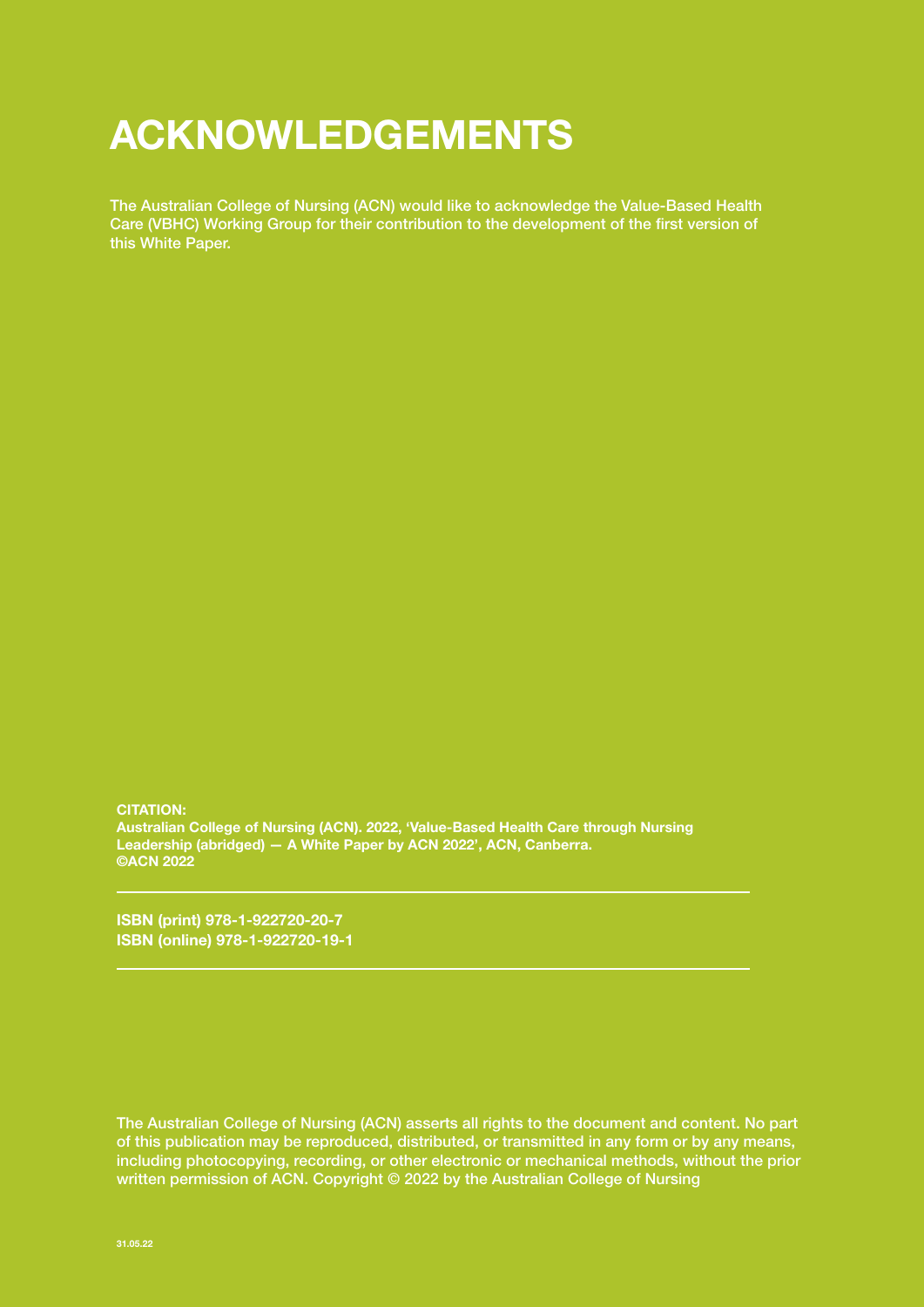### **CONTENTS**

| <b>EXECUTIVE SUMMARY</b>                                                    | $\mathbf{2}$ |
|-----------------------------------------------------------------------------|--------------|
| <b>INTRODUCTION</b>                                                         | 4            |
| <b>CURRENT FUNDING MODELS</b>                                               | 5            |
| THE ROLE OF NURSING IN VBHC                                                 | 10           |
| <b>TOWARDS VALUE-BASED HEALTH FUNDING</b>                                   | 12           |
| <b>CONCLUSION</b>                                                           | 14           |
| <b>APPENDIX 1</b> Nurse-led value-based healthcare initiatives in Australia | 15           |
| <b>REFERENCES</b>                                                           | 18           |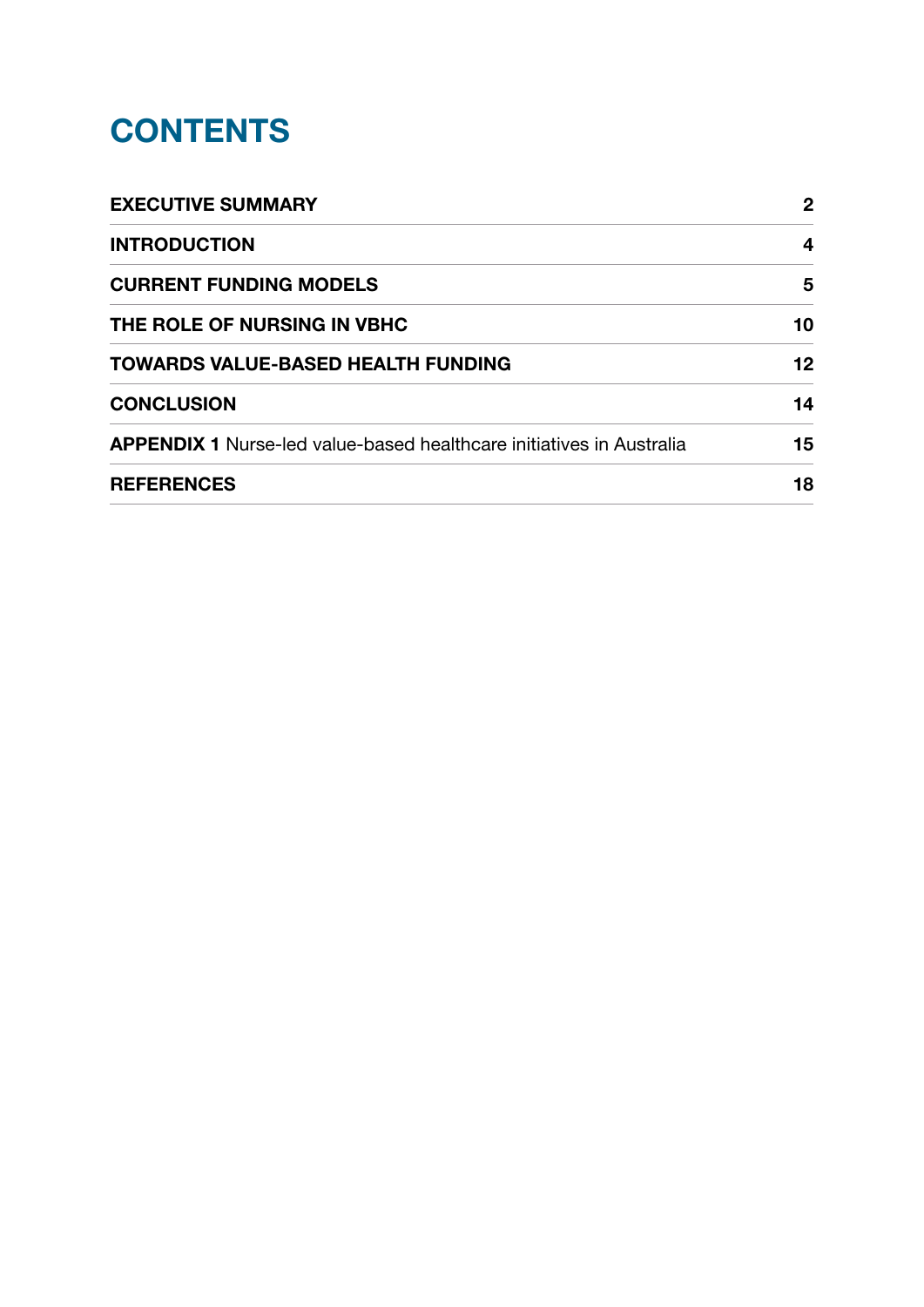### EXECUTIVE SUMMARY

This White Paper outlines how the Commonwealth, state, and territory governments can enable nursing services to address issues that impact access, equity, and the financial sustainability of Australia's health and aged care systems.

The Australian College of Nursing (ACN) recommends complementing traditional health funding models with new outcome-based funding models and other variants, including access to Medicare Benefits Schedule (MBS) items for nurses.

Health is one of the largest and fastest-growing fiscal pressures facing the Australian government. An ageing population, the development of new and often more expensive technologies, and the growing public expectation of a better health system will require further public investment in health.1

Getting the most value from our health resources requires health and economic reform that puts patient outcomes at the centre of an effective and efficient universal health care system. This paper highlights the benefits of value-based health care (VBHC), what it means for patients, how it is categorically reliant on nurses and team-based care models, and how the adoption of innovative nurse-led models of care has the potential to positively impact all Australians and ensure the sustainability of Australia's health and aged care systems into the future. Recognising and utilising the value of nursing services is paramount to achieving VBHC in Australia.

New funding approaches are being implemented effectively in European countries and the United States and are now being trialled in various settings across Australia. This paper includes several case studies demonstrating the success of such approaches here and abroad.

ACN argues there is a need to shift the whole system towards models that target core issues in our health and aged care settings. ACN strongly believes the right incentives need to be in place to provide the right care at the right time for the right price, in the right place by the right provider (adapted from the Australian Commission on Safety and Quality in Health Care (ACSQHC) definition for patient quality and safety). $2$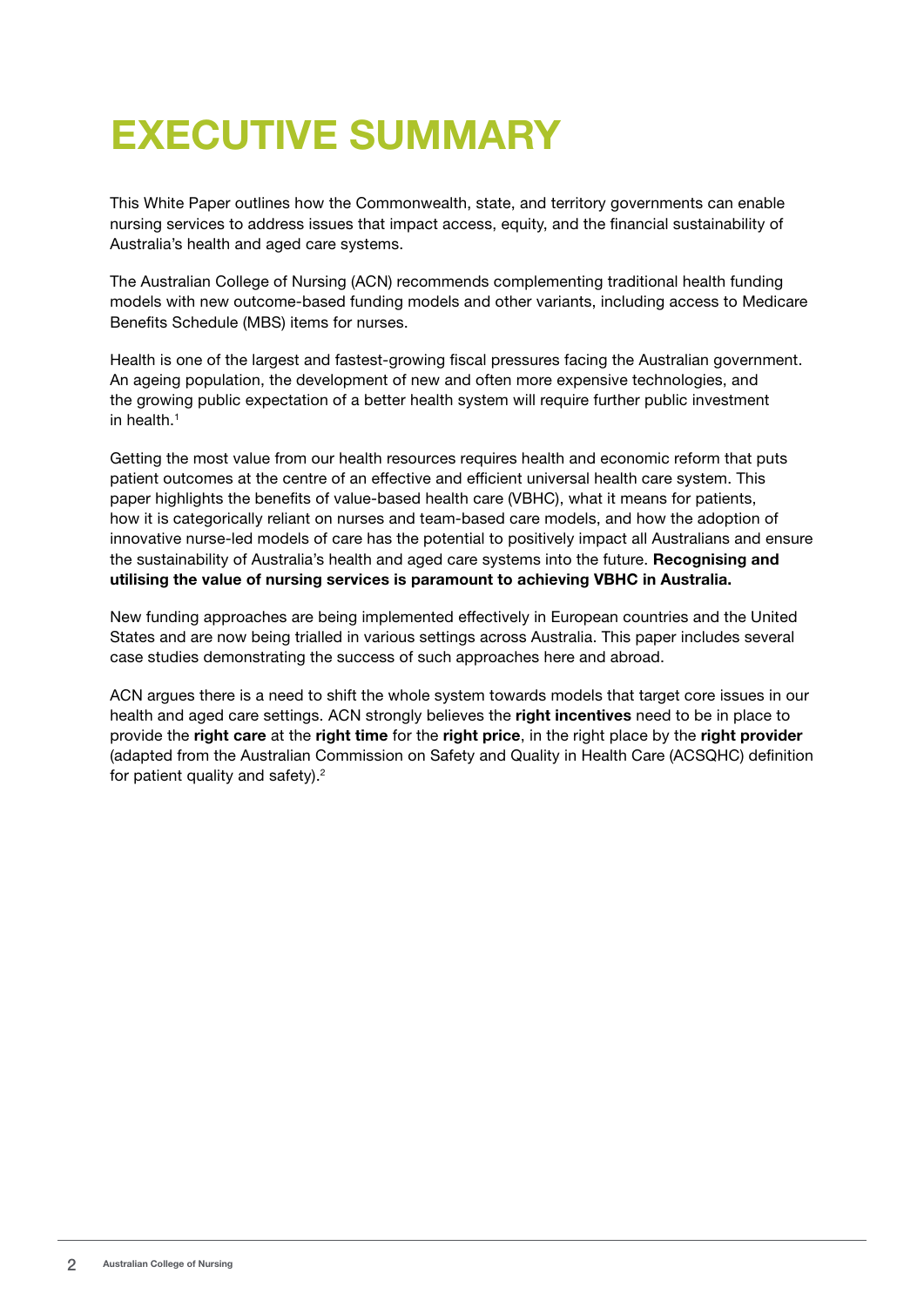## RECOMMENDATIONS

ACN calls for fundamental reform of Australia's health and aged care systems to ensure all Australians can access high-quality health care. This paper argues that a value-based health care (VBHC) approach should guide the development of a comprehensive reform agenda and recommends a key role for nursing in this process.

To achieve this, ACN recommends the following actions:

#### Principles to guide reform

• The principles developed by the Productivity Commission<sup>3</sup> should be used to guide a reform process in Australia. These principles could form the starting point for developing a VBHC plan in Australia.

#### Building an evidence base

- The Australian Government and other relevant bodies should work with the ACN and other nursing leaders to accurately document all current VBHC nurse-led initiatives underway, capturing program designs, evaluation results, and lessons learnt. Collation and diffusion of this information will form a substantial evidence base for further VBHC reform.
- The Australian Government should undertake a complete feasibility study into the broader application of VBHC, including consultation with nurses, identification of appropriate outcome measures, a complete cost/benefit analysis of potential gains and identification of organisational and governance barriers.
- The Australian Government should fund research that provides transparent and clear evidence on the long-term impact of nursing interventions and the contribution of other health professional groups within a VBHC service delivery model.
- The Australian Government, in conjunction with the states and territories, should fund the development of a national minimum dataset for nursing to facilitate measurement of improvements in patient care or patient outcomes to benefit health services at the local, state, and national levels, thus translating into improved patient care and enhanced outcomes for patients. This should be based on the preliminary list of minimum dataset data elements developed by ACN.

#### Funding reform

This evidence can be used to incorporate a VBHC approach into current funding mechanisms at the federal level, including:

- The Commonwealth, states, and territories, via the National Federation Reform Council, should adopt patient-centric concepts and outcome measures into the National Partnership Agreement.
- The Australian Government and the Independent Hospital Pricing Authority should work with the Australian College of Nursing and other key bodies to actively trial the adoption of VBHC into aspects of the hospital, aged care, community, and primary health care funding.
- Amend relevant legislation, including the National Health Act 1953 to enable Registered Nurses access to Medicare Provider numbers and subsequent access to Medicare item numbers for patients of Registered Nurses.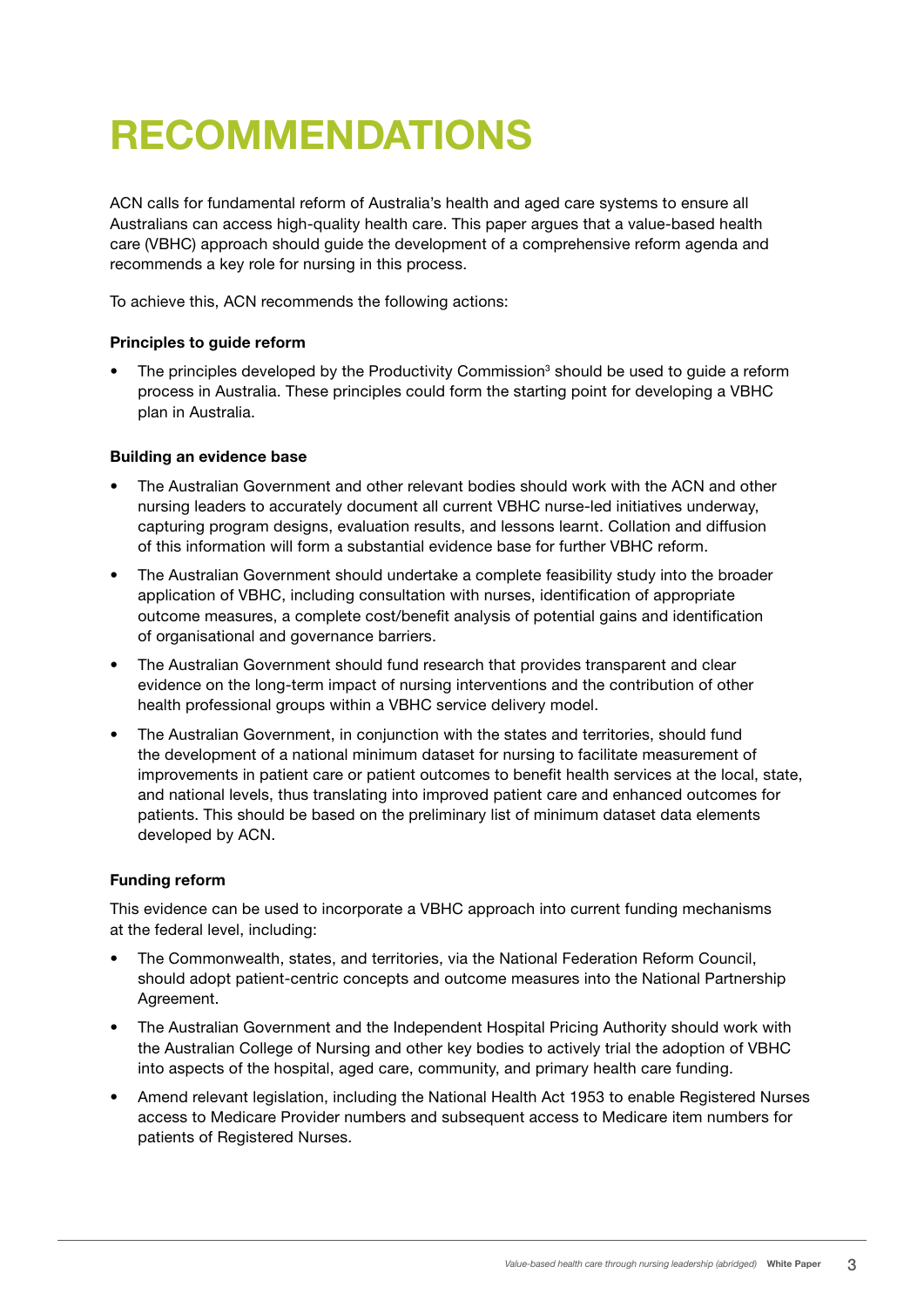# INTRODUCTION

Australia has a world-class health system that offers a high standard of nursing, medical, and allied health services.

However, like other developed countries, Australia's health system is under pressure and will need to change to meet our community's health care needs. This pressure is due to a range of inter-related factors, which include:

- the ageing of our population;
- increased rates of chronic disease, requiring complex and coordinated care over time and across sectors;
- new developments in treatments and technologies, which increase health care costs;
- workforce shortages in many areas;
- inequitable access to care for some sectors of the population;
- an inadequate focus on prevention, leading to a high rate of preventable diseases and hospital admissions;
- poor performance of some health and social care systems sectors, including mental health and aged care.

The current structure and funding mechanisms of our health and aged care systems were developed a generation ago when the health care needs of our population were very different from those of today.

Reform of these systems is required if our health system adapts to meet our current and emerging needs and continues to provide world-class care to all Australians. It is clear from experience that incremental and piecemeal changes will not ensure the sustainability of our current system.<sup>4</sup>

This White Paper proposes that a VBHC approach should be taken to developing a reform agenda for Australia's health system and highlights the central role of nursing in this process.

The paper was developed by the Value-Based Health Care (VBHC) Working Group, comprising Australian nurses with expert knowledge in health care delivery models. ACN established the VBHC Working Group in 2019 to review international and national literature around the defining principles of VBHC, the implementation of VBHC with measurable outcomes across a range of health care settings, departments and disciplines, and the centrality of nursing to VBHC's authentic and effective functioning.

The paper identifies the critical components of VBHC relevant to the health care needs of Australians. It proposes some specific recommendations for how this approach could reform the funding and delivery of health care to achieve a more equitable, efficient, and effective health system for our future.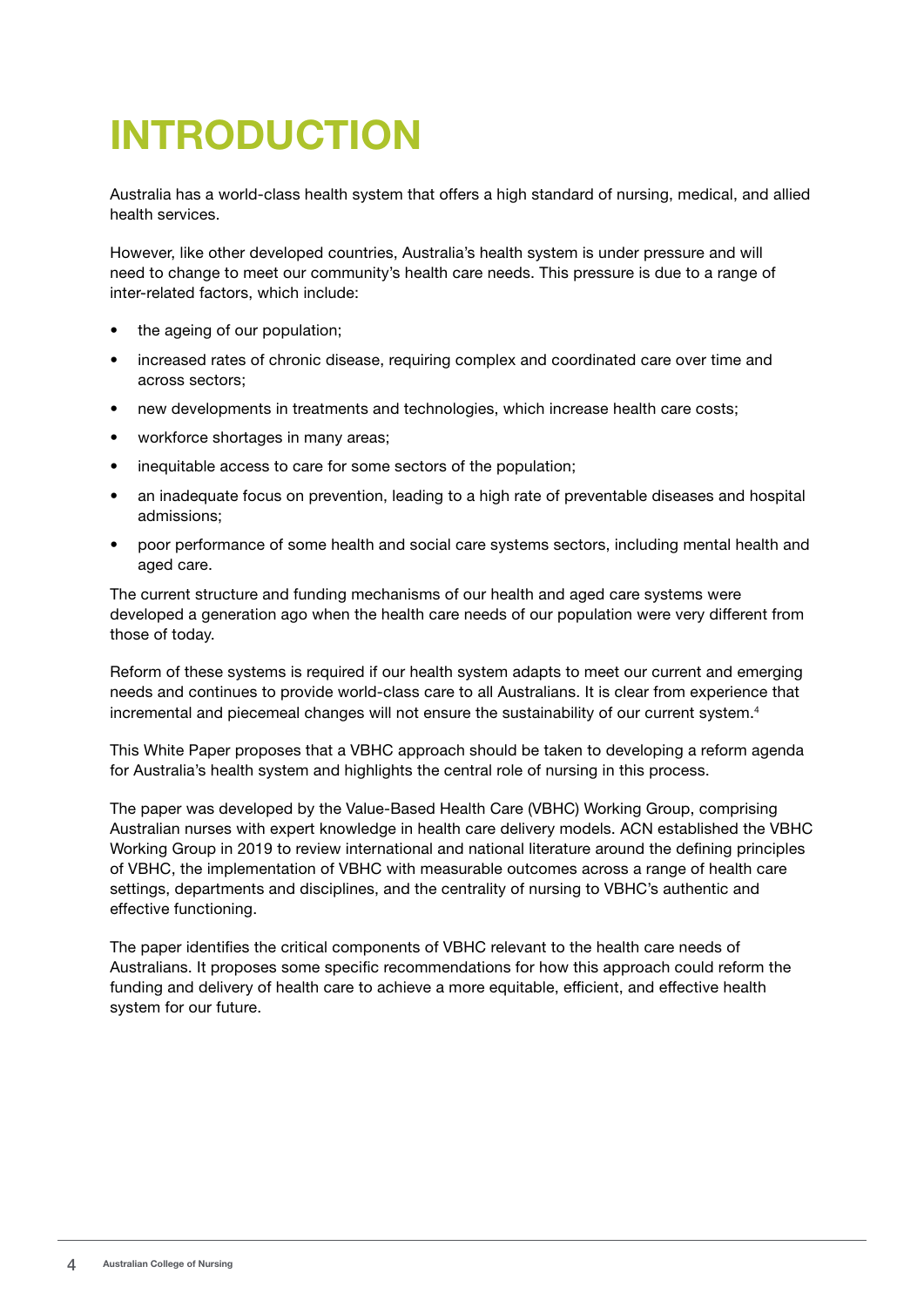### CURRENT FUNDING MODELS

Australia's complicated mix of public, private, and not-for-profit funding means there is no simple approach to introducing a VBHC approach across our health system. Funding for health care comes from Commonwealth, state, and territory governments and non-government organisations, private health insurers, and individuals. A VBHC approach has implications for all these funding sources.

Some of the central funding models used in the Australian health system and their limitations are outlined below.

#### AUSTRALIAN FUNDING MODELS IN THE HEALTH SECTOR INCLUDE:

Activity-based funding (ABF) is the model of funding for public hospitals by the Commonwealth through state and territory governments. The fundamental concern with ABF within an integrated care framework is that its incentives only relate to hospital care. ABF does not encourage prevention and limits the coordination of patient care across care settings inside and outside hospitals.<sup>5</sup>

Fee-for-service funding is the dominant health care funding model for primary care in Australia through the Medicare Benefits Schedule (MBS).<sup>6</sup> As nurses do not have provider numbers, MBS item numbers are not accessible to nurses in general practice, other than a limited number of items for nurse practitioners. The fee-for-service funding model is easy to manage and administer within a system that incentivises accessibility (by incentivising volume of care). However, it does not reward successful efforts to prevent chronic conditions or stop people from entering the hospital system.<sup>7</sup> It has been suggested that fee-for-service funding contributes to the fragmentation of care<sup>8</sup> between health professionals and service providers.

Block funding is a periodic global lump sum payment independent of the number of patients treated. It is implemented through grants provided by the Commonwealth to the states and territories to fund specific services or activities such as small rural hospitals, teaching, training and research, non-admitted mental health, and other public health activities. The 2020 Workforce Incentive Payment (WIP) is a form of block funding described by Services Australia as payment that "provides incentives to general practices which employ nurses".9 However, the WIP does not cover the total cost of employing eligible health professionals and needs to be offset by combining specific service items, such as MBS items paid to GPs for nursing interventions.

#### FUNDING MODELS ACT AS A BARRIER TO COORDINATED CARE

Australia's fragmented funding and governance systems, and over-reliance on ABF and fee-for-service funding, discourage service provision that would provide the best outcomes for expenditure. By driving a supply-centric healthcare system, current funding models and budget silos encourage activity but create barriers to the delivery of team-based healthcare that ensures patient-centred continuity of care.

For instance, patients at high risk of heart disease would benefit from education and ongoing management in the primary health care (PHC) setting. This education and support should commence in the acute care setting following diagnosis with constant revision and management of their treatment plan in the PHC setting. Several evidence-based non-pharmacological strategies improve outcomes for patients with heart failure, including multidisciplinary disease management, nurse-led medication titration and exercise training.10 This requires continuity of care across the health care settings between acute and PHC providers.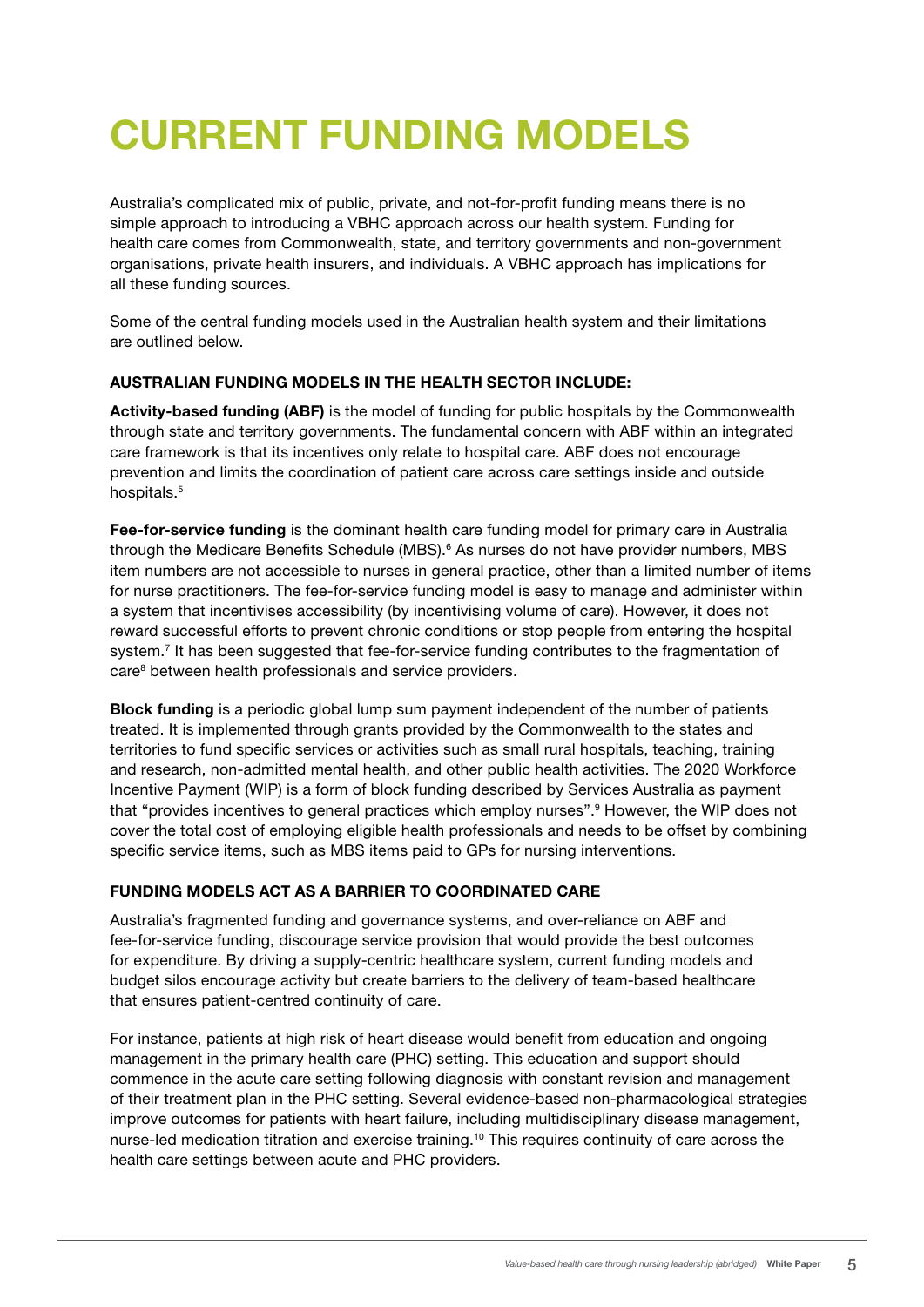The fee-for-service funding model is also a significant barrier to increasing the provision of services by nurses, particularly in general practice.<sup>11</sup>

Within the PHC setting, practice nurses provide health assessment, triage and referral, management, self-management support and education, health promotion, and health system coordination of care.12 Nurses working to their full scope of practice as part of an interdisciplinary team can enable more integrated, efficient, and accessible healthcare.<sup>13</sup>

Nurses undertaking these activities improve patient outcomes, enhance productivity, and provide better value for money for health services.<sup>14</sup> A national survey of practice nurses<sup>15</sup> found that 39% of respondents reported not using their knowledge and skills to their full extent. Nurses said they were being held back by general practitioners and practice managers who would not approve requests to undertake more complex activities. These practices create inefficiencies in the PHC setting, limiting nurses' autonomy, and restricting them from working to their full scope of practice. Ultimately, this impacts the care provided to people in our communities and their ability to enjoy the highest attainable standard of health.

To achieve the full potential of PHC, we need to recognise the increasing roles of all health professionals in providing care as part of an interdisciplinary team-based approach that is safe, equitable, accessible, cost-effective and meets patients' needs.

Within Australia, access to appropriate ongoing community-based healthcare is limited, with access to outpatients or ambulatory care services such as nurse-led cardiac clinics, obesity clinics, hospital-in-the-home, and other nurse-led mobile services restricted through the requirement for GP or medical specialist referral. Many rural and remote communities are dependent on nurse-led services, and in these communities, nurses are often the sole resident health practitioner available to a community.16

Existing funding models and outdated attitudes limit access to community and primary health care services and the provision of genuine team-based care approaches that meet the care needs of individual patients.

ACN suggests that a VBHC approach could reform Australia's funding system to address the above issues and support nurses in the community setting to work at their full scope of practice.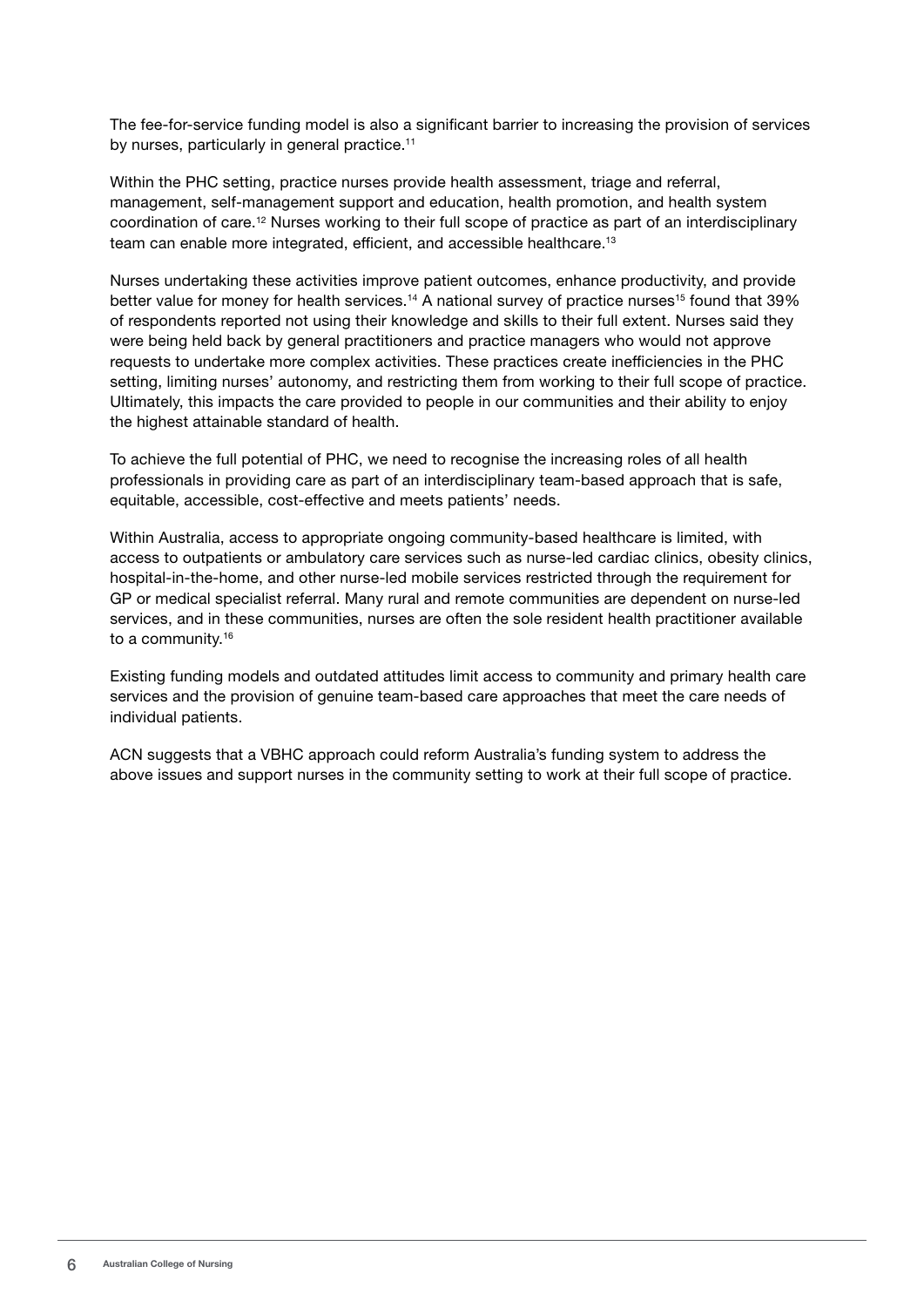### PROPOSED FUNDING MODEL

### Value-based health care

*"There is a need to create better structures and new incentives that promote efficient prevention and management of chronic illness throughout the health system."17*

ACN argues for models of care that provide the right incentives and the right care at the right time for the right price, in the right place by the right provider.<sup>18</sup> This requires whole system reform and a central role for nursing in addressing issues of access, equity and ensuring the financial sustainability of Australia's health care system.

VBHC can be defined as *"the health outcomes that matter to patients relative to the resources or costs required".*19 It is a framework that focuses on what patients value in terms of their health and allocates resources according to the health outcomes provided by the system.20

VBHC can also be understood as a simple equation:

#### The set of outcomes that matter for the condition divided by the total costs of delivering these outcomes over the entire care cycle.<sup>21</sup>

Initially devised by Harvard economist Michael Porter, VBHC is increasingly being adopted by countries worldwide to improve standards of care while also ensuring the sustainability of their health systems.

VBHC is a broad concept that can differ in its application depending on the setting and context. However, there are fundamental differences between a VBHC approach and traditional funding models on this value equation's outcome and cost sides.

Traditionally, outcome measures have focused on health care provider behaviour and overall patient success. Measures for VBHC are different in that outcomes are:

- measured by the patient's condition(s), not by specialty and intervention;
- multi-dimensional in that they focus on what matters to the patient and not just the health care provider;
- inclusive of patient-reported outcomes; and
- focused on the entire cycle of care.<sup>22</sup>

The premise of VBHC also promotes cost efficiency in delivering outcomes across the entire cycle of care. It presents a 'whole-of-system' paradigm that incentivises all practitioners within the system to deliver the results that matter to patients in the most efficient manner.

The health outcomes that matter to patients are multidimensional, including factors much broader than traditional clinical indicators. The resources or costs required must reflect the actual costs of the care provided to a patient over a complete cycle of care, recognising that a patient's entire course of care requires an interdisciplinary team-based approach over time. The value-based approach to health care enables a patient-centric way of designing and managing health systems.<sup>23</sup>

VBHC is not to be viewed in the context of a hospital, care location, specialty, or intervention. Instead, value is created at the individual level of the patient, precisely their conditions, over the entire cycle of care across the health sector.<sup>24</sup>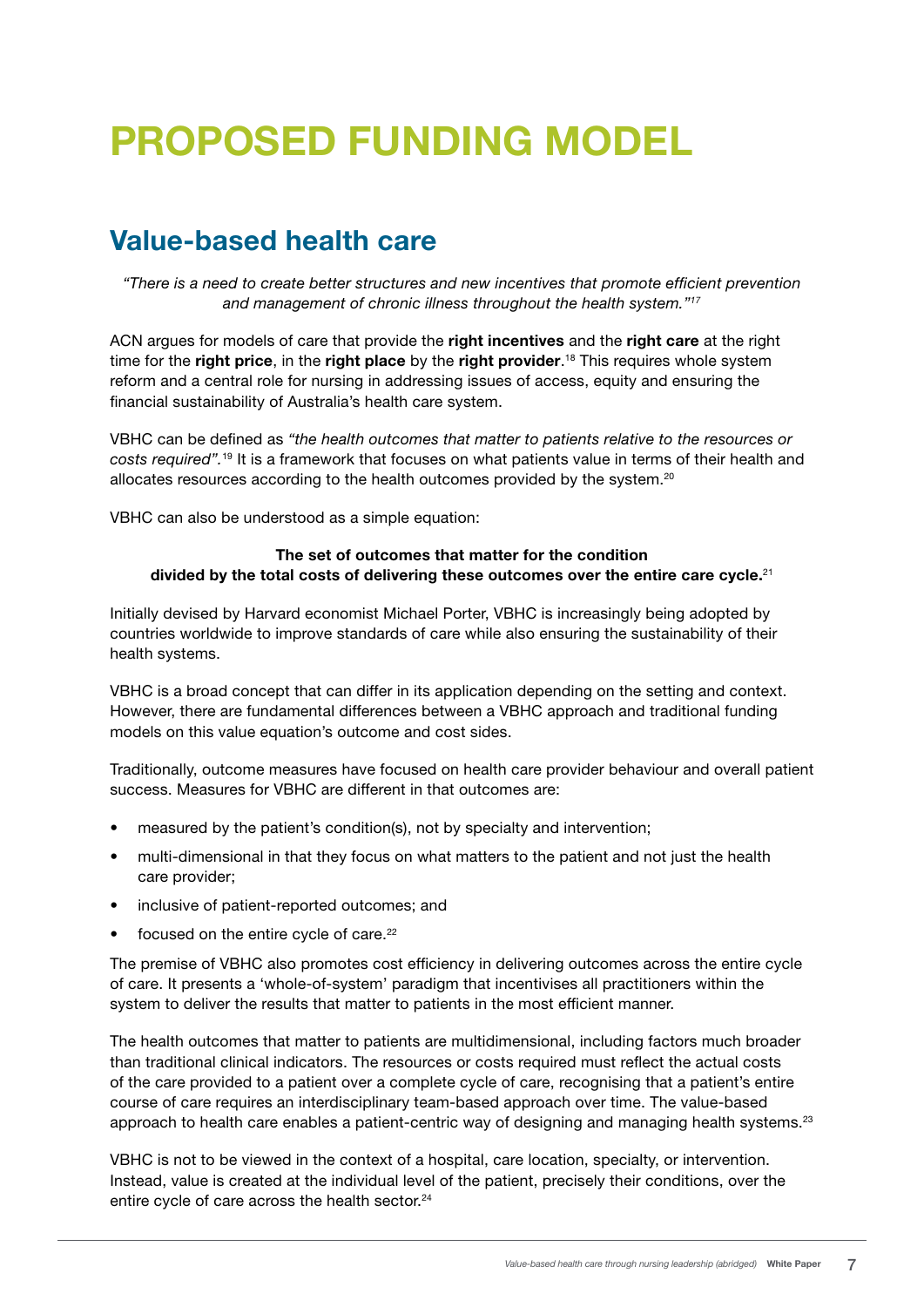There is a range of benefits of a VBHC approach for health care, including:

- an alignment of incentives to improve patient outcomes while decreasing the long-term costs of care;
- a focus on systems-wide efficiency, which reduces perverse incentives for cost-shifting between sectors;
- a flexible approach that can be tailored and adopted in many different areas of the health system;
- a focus on achieving outcomes across different domains, including health, wellbeing, fiscal and economic.

This requires an approach to health services planning and delivery that involves the following key steps:

- 1. Systematically agreeing on and measuring outcomes that matter to patients and the costs required to deliver those outcomes over a complete cycle of care.
- 2. Tracking those outcomes and costs for defined populations on an ongoing basis.
- 3. Developing customised interventions to improve value for each population.<sup>25</sup>

#### VALUE-BASED HEALTHCARE IN AUSTRALIA

VBHC is gaining increasing attention with various initiatives based on this concept underway or established in Australia. An assessment of the enabling environment in Australia,<sup>26</sup> combined with the principles to guide the broader adoption of VBHC, form a valuable set of tools for policymakers.

VBHC has been supported by several key health experts and stakeholder groups, including the Australian Healthcare and Hospitals Association,<sup>27</sup> the Australian Medicare Association<sup>28</sup> and local health districts<sup>29</sup>

At the state level, there has been an uptake in New South Wales, Western Australia, and Victoria with successful initiatives in areas including cancer, diabetes, renal, musculoskeletal, cancer, respiratory disease, and dental care.<sup>30</sup> These have demonstrated promising results, such as significant increases in preventive interventions and clinicians working to the top of their scope of practice, reduced low-value care and improved patient appointment attendance.<sup>31</sup>

The Commonwealth has been slower to adopt a VBHC for national health programs. However, the Productivity Commission has recognised both the health and economic outcomes of reforms that place the patient at the centre of the health system.<sup>32</sup>

#### MEASURING VALUE

VBHC requires a paradigm shift from a supply-driven model to a more patient-centred care system. This relies on agreed methodologies for measuring the costs, outcomes, and value of health programs and services.

A VBHC approach to measuring value differs from a traditional approach by considering broader and longer-term impacts of health interventions. In a public health system like Australia's, value is also defined individually and socially.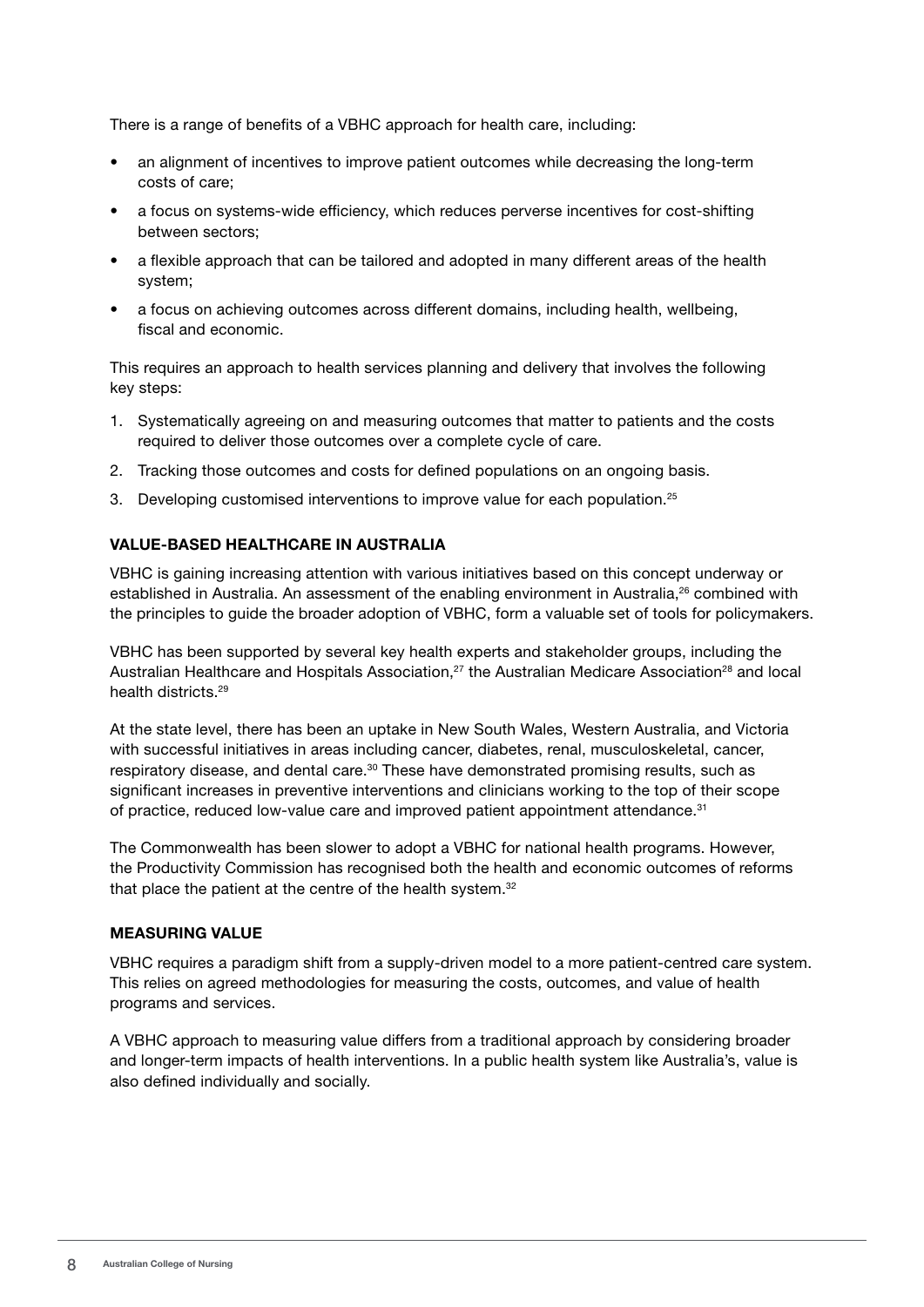#### Measuring costs

The main difference between a VBHC and a traditional approach to measuring costs is that a VBHC approach takes a more comprehensive perspective and is not confined to measuring resources and costs of single episodes of care. This can include assessing costs across multiple services and sectors and taking a longitudinal view of a person's care over time to determine the outcomes and expenses incurred.

#### Measuring outcomes

A traditional approach to measuring outcomes involves a narrow focus on the clinical measures of single treatment episodes. In contrast, a VBHC system incorporates outcomes that reflect patients' experiences and priorities, often defined through developing Patient Reported Outcome Measures (PROMS) and patient-reported experience measures (PREMs).

PROMs and PREMs are structured to include patients' values and perspectives in measurements of healthcare value. They enable patients to report on issues that matter to them, such as quality of life, daily functioning, symptoms, and other aspects of health and well-being.

#### Measuring value

In Australia's health system, both individuals and the public bear costs through the funding governments provide for public hospitals and health services, Medicare, the Pharmaceutical Benefits Scheme, and other government-supported health resources. The broader community also bears the cost of ill health and disability through forgone productivity and social participation. Therefore, the concept of value must be considered both in terms of personal value and public (or societal) value.

Australia's universal health system also includes a commitment to equity, which should be incorporated into measuring value at the population level.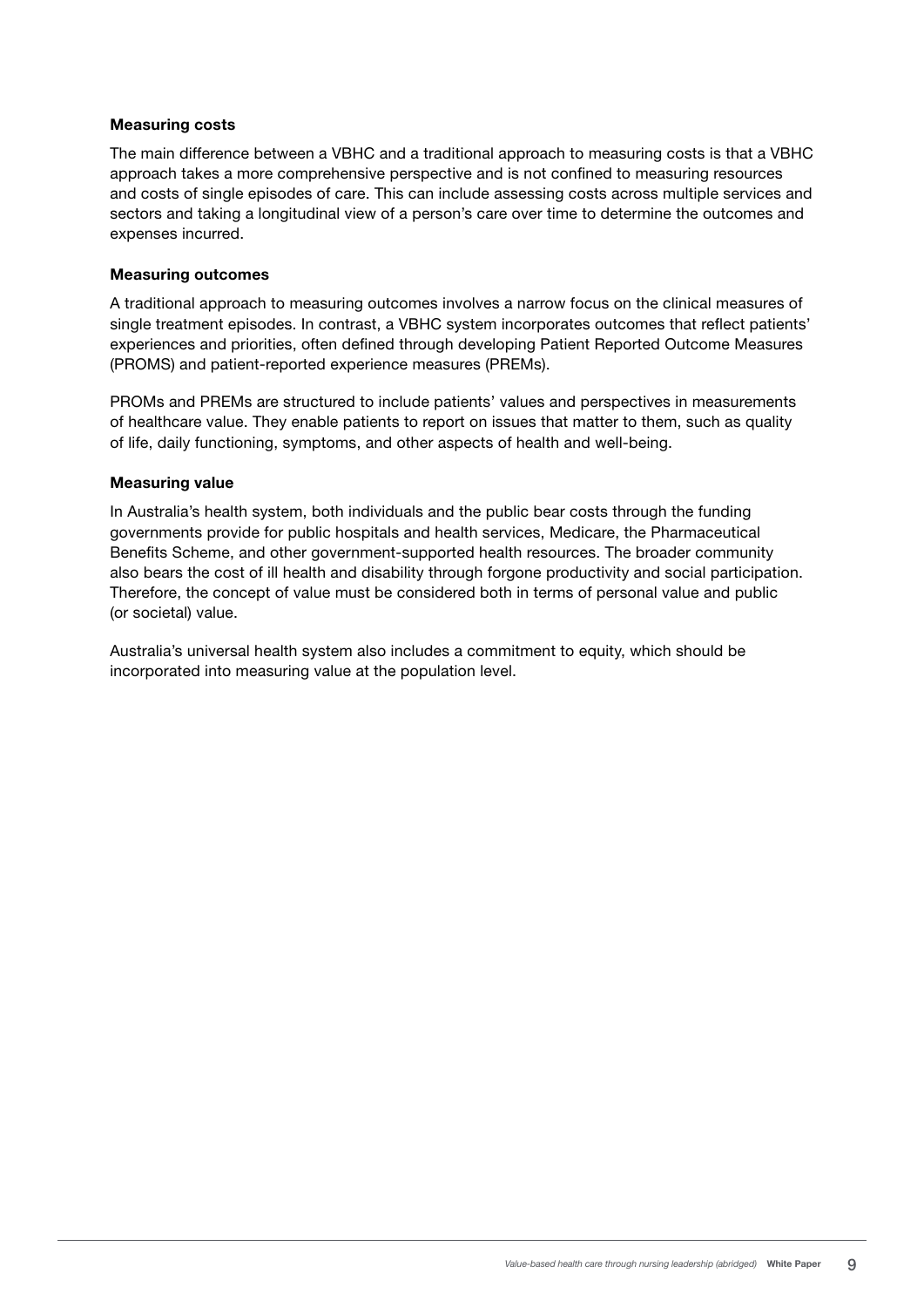## THE ROLE OF NURSING IN VBHC

#### *The value of nursing is instrumental in delivering gains under a VBHC care model.*

Nursing is integral to efforts to introduce a VBHC funding model in Australia. Nurses should play a leadership role in developing and implementing reforms to improve the Australian health system's equity, efficiency, and sustainability.

Nursing is vital to any broad health system reform as it is the largest single health profession in Australia with the highest match to population across the country. Nurses are most likely to be the first health professionals seen by people in rural, remote, and very remote communities both for specialist and primary care needs.

Nursing is also crucial as it is unequivocally linked to improving the health and wellbeing of our communities through professional and social impacts. The public has regarded nursing as the 'most trusted profession' for many years, making its contribution unique due to its scale and the range of roles that nurses have in our communities. Nurses are a part of their local communities, sharing common cultures, strengths, and vulnerabilities. They possess the ability to shape and provide effective interventions to meet the needs of patients, families, and communities.34

Nurses also have the potential to develop and deliver innovative models of funding that can address Australia's current health system challenges within a VBHC framework.

Nurses are accountable and responsible for their practice, with legislation and regulation guiding the scope of that practice. Registered nurses (RNs) are regulated healthcare professionals who provide holistic patient-centred care in collaboration with other health professionals and individuals requiring care. Nursing's regulatory body is the Nursing and Midwifery Board of Australia, whose role is to protect the public. RNs do not require supervision by other health professionals. Furthermore, it is neither appropriate nor valid for nurses to provide care "for and on behalf of" any other healthcare professional.

The nursing model of practice has a unique care profile, as nursing is both a service and an intervention.35 A distinguishing characteristic of the nursing model is nurses' relationship with individuals and communities. This puts nurses in an ideal position to take a leadership role in a VBHC approach to developing and implementing new funding and service delivery models.

ACN has consistently highlighted the potential of advanced practice nurses and the role of nurses in chronic disease prevention and management, particularly in rural and remote areas. In providing palliative care, nurse-led models of care demonstrate improved symptom outcomes, psychological wellbeing, end of life care planning, and care coordination.<sup>36</sup>

Australia's extensive, cost-effective, and highly skilled nursing workforce is ideally placed to be better utilised. Indeed, there are numerous examples where existing nurse-led initiatives (Appendix 1) demonstrate how nursing services provide real value to the most at-risk cohorts. Unfortunately, these services are limited and are not currently accessible to most Australians.

The nurse-led initiatives in Appendix 1 are examples of how nurses provide outcomes that matter to people impacted by older age or chronic disease or those at higher risk of poor health because of their location, background, or income level.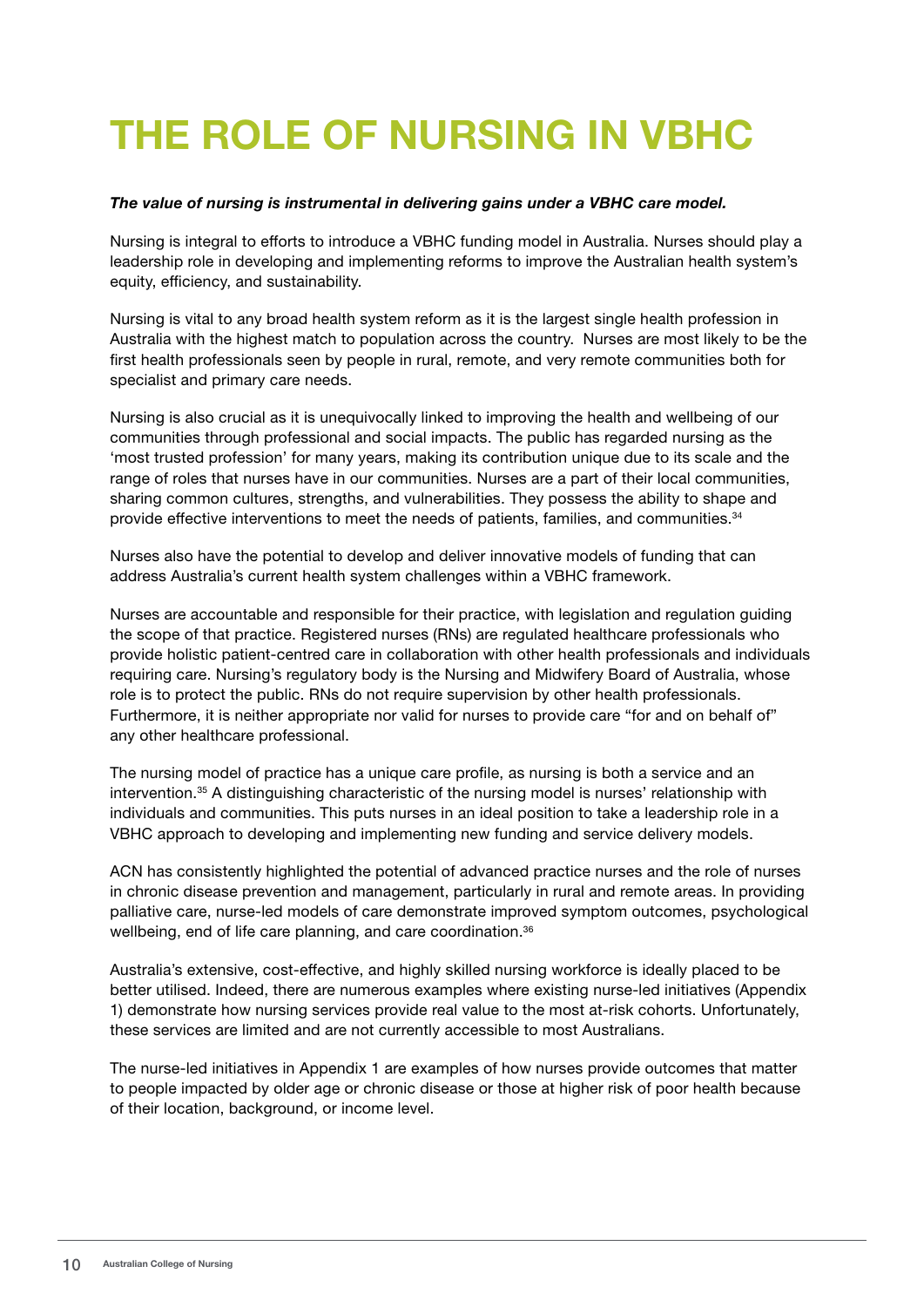These initiatives are critical in that they:

- demonstrate success in terms of both patient outcomes and experiences and cost savings;
- provide the foundations for an evidence base and library of best practice to inform future program design, delivery, and evaluation;
- demonstrate the wide applicability of VBHC initiatives, encompassing a broad spectrum of patient needs that have been met in a coordinated and integrated manner by different parts of the current system;
- engage clinicians and administrators in innovative programs which begin with the patient and break down traditional institutional, bureaucratic, and funding barriers. The experience of these individuals, and the lessons learnt through these programs, are valuable when considering more extensive institutional and systematic reform.

Overall, nurse-led initiatives demonstrate the potential of nursing to improve access to care, quality of care and health outcomes equivalent or superior when compared to medical-led care.<sup>37</sup> This reflects the findings of other studies which demonstrate the benefits of nurse-led models/ interventions for patients, services, and health systems in caring for people with life-limiting conditions.38

Nursing is also central to developing PREMs and PROMs to measure health care outcomes from a VBHC perspective. PROMs demonstrate the significant interprofessional value of nursing services in enhancing patient outcomes and experiences. This is because the experience of patients who receive acute healthcare is, in many instances, heavily weighted towards nursing care.

The nursing practice model has long been patient-centred and based on collaborative and respectful partnerships. It is a "core business" for nurses to consider the care and health-related services, and the needs (physical, preventive, therapeutic, economic, emotional, and spiritual), wants, and expectations of the person, their family and significant others.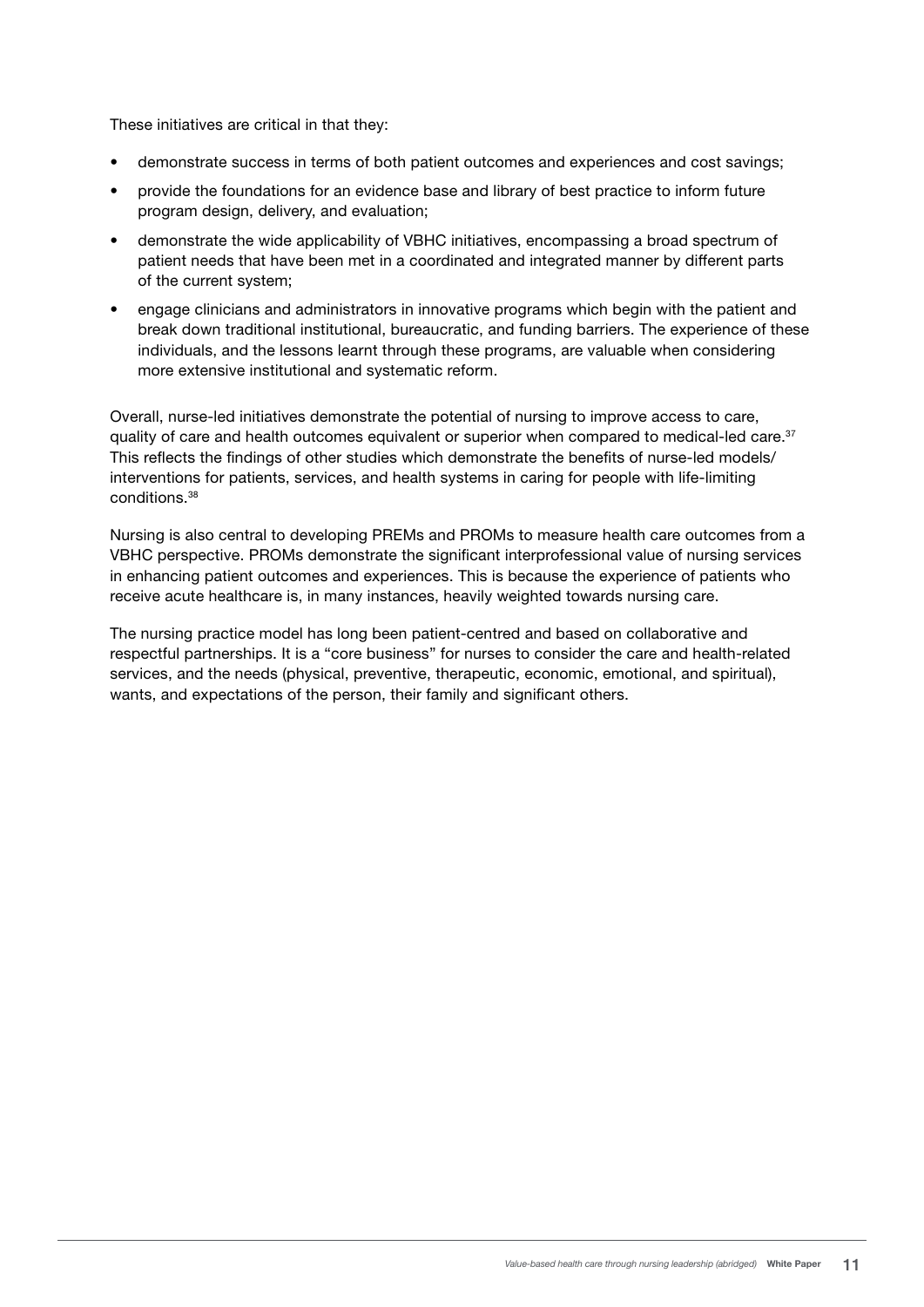### TOWARDS VALUE-BASED HEALTH FUNDING

ACN believes that a VBHC approach provides the best possible framework for reforming the Australian health system to ensure it can meet our future health care needs. However, we appreciate that such a significant reform carries some risks and supports a considered and collaborative approach to developing a reform plan involving health care funders, providers, and consumers.

Some key steps in this process are outlined below.

#### PRINCIPLES TO GUIDE REFORM

The Productivity Commission<sup>39</sup> outlines a set of principles for health care payment models to guide a reform process in Australia. These principles could form the starting point for developing a VBHC plan in Australia.





Sourced and adapted from principles outlined in the Productivity Commission Report (2015)

These principles could be used to build on the success of trials and programs already in place in states and territories (Appendix 1).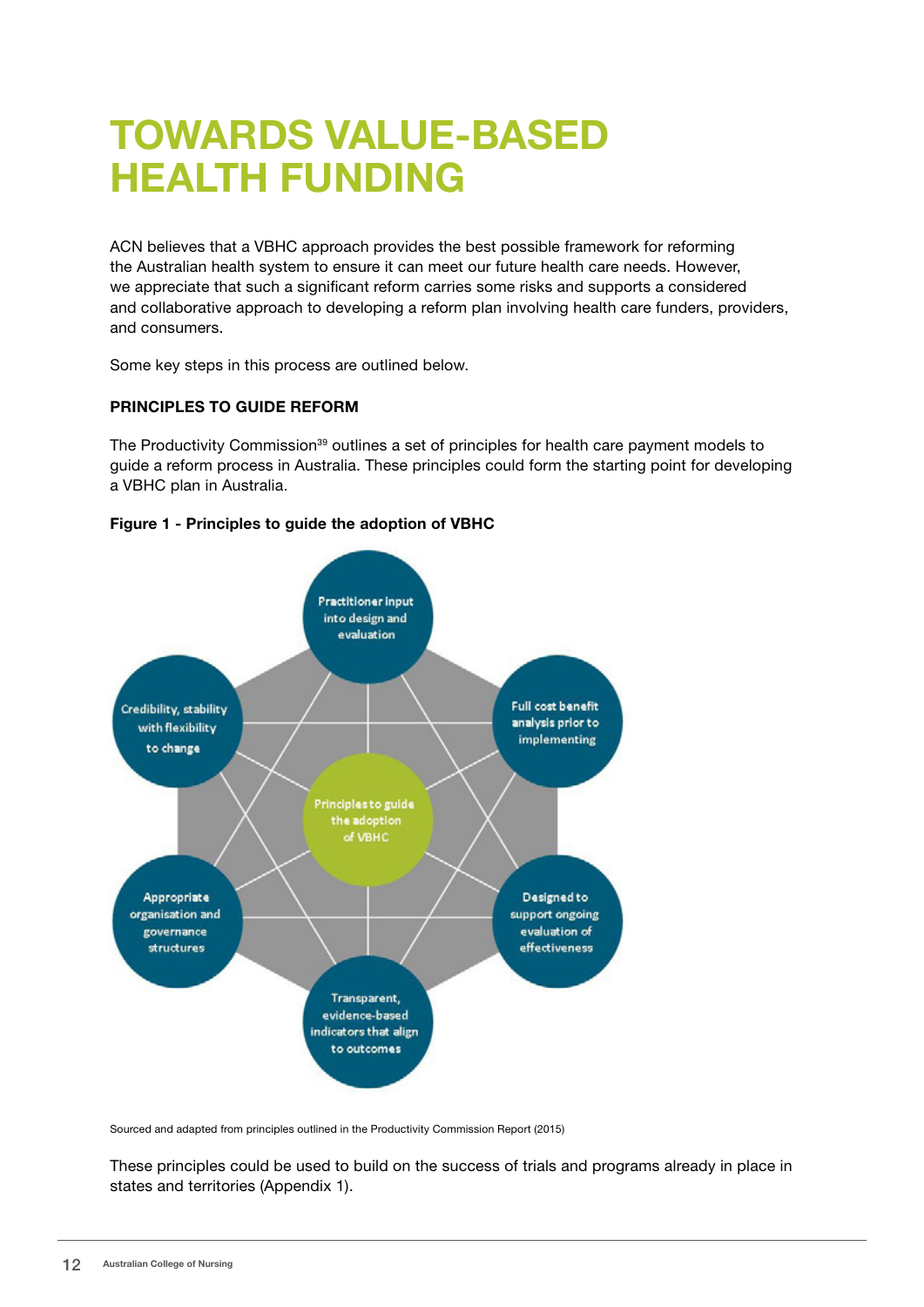#### BUILDING AN EVIDENCE BASE

Further investigating and consolidating the evidence base for a VBHC reform agenda should include the following steps:

- The Australian Government and other relevant bodies should work with the Australian College of Nursing and other nursing leaders to accurately document all current VBHC nurse-led initiatives underway, capturing program designs, evaluation results, and lessons learnt. The collation and diffusion of this information will form a substantial evidence base for further VBHC reform.
- The Australian Government should undertake a complete feasibility study into the broader application of VBHC, including consultation with nurses, identification of appropriate outcome measures, a complete cost/benefit analysis of potential gains, and identification of organisational and governance barriers.
- The Australian Government should fund research that provides transparent and clear evidence on the long-term impact of nursing interventions and the contribution of other health professional groups within a VBHC service delivery model.
- The Australian Government, in conjunction with the states and territories, should fund the development of a national minimum dataset for nursing to facilitate measurement of improvements in patient care or patient outcomes to benefit health services at the local, state, and national levels; and translate into improved patient care and enhanced outcomes for patients. This should be based on the preliminary list of minimum dataset data elements developed by ACN.40

#### FUNDING REFORM

This evidence can be used to incorporate a VBHC approach into current funding mechanisms at the federal level, including:

- The Commonwealth, states, and territories, via the National Federation Reform Council, should adopt patient-centric concepts and outcome measures into the National Partnership Agreement.
- The Australian Government and the Independent Hospital Pricing Authority should work with the Australian College of Nursing and other key bodies to actively trial the adoption of VBHC into aspects of the hospital, community, and primary healthcare funding.
- Amend relevant legislation, including the National Health Act 1953 to enable Registered Nurses access to Medicare Provider numbers and subsequent access to Medicare item numbers for patients of Registered Nurses.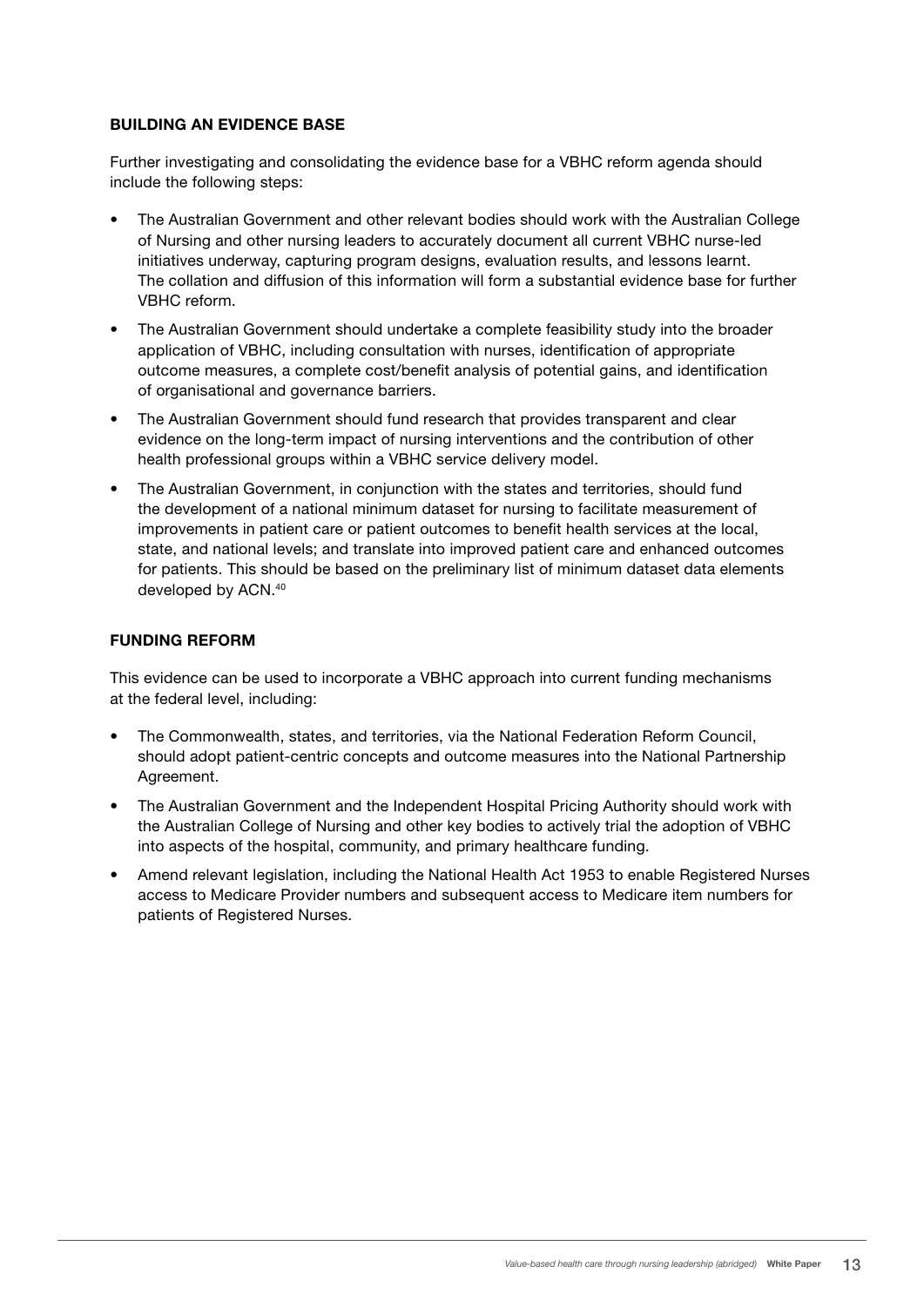### **CONCLUSION**

The Australian health system needs fundamental reform to meet our future population's health needs and continue to provide all Australians with access to high-quality healthcare. This paper argues that a VBHC approach should guide the development of a comprehensive reform agenda and that nurses should take a leading role in developing and implementing these reforms.

Nurses are central and well-positioned to undertake a leadership and advocacy role in health care system reforms. The existing funding models and regulations in Australia are limiting the role of nurses in providing outcomes that matter to patients. This is in a context where equity and access to care are limited for some patient cohorts, and health care costs are increasing.

The very nature of the nursing practice model places the patient at the centre of their care, enabling and supporting them to remain in their communities, manage self-care requirements, and be experts in their health. A VBHC approach allows nursing services to work as equal partners in a collaborative team across multiple settings and complex structures in the health and aged care systems.

This paper provides an overview of the potential role of nursing in leading a collaborative approach to health systems reform from a VBHC perspective. ACN urges all Australian governments to adopt the recommendations in this paper and work together with nursing leaders and other health stakeholders to ensure our health system can provide sustainable, patient-centred, high-value care.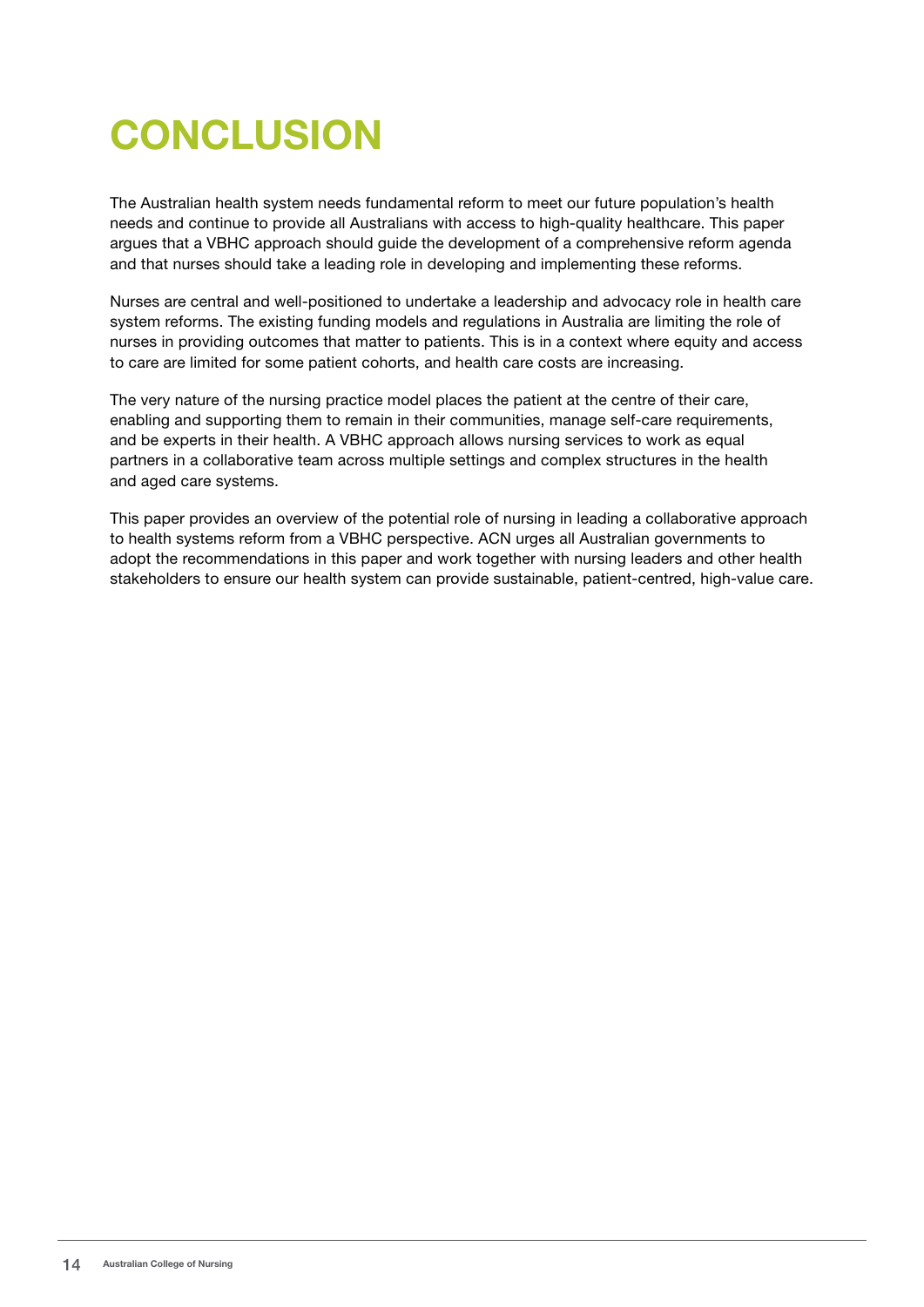### APPENDIX 1 Nurse-led value-based health care initiatives in Australia

#### QUEENSLAND HEALTH LBC PRIORITIES

#### **Overview**

The Government Election Commitment created 400 nurse navigator positions in hospitals and health services across Queensland (QLD) to work beyond the traditional silos of care and engage with health care providers to address the holistic requirements of patients with complex health care needs.

#### Value delivered

Six months post-implementation, results demonstrated a reduction in emergency department (ED) visits, decreased day representations to ED within 28 days, reduced readmissions within 28 days, reduced day readmissions, decreased unplanned admissions via ED, reduced bed days, and a significant cost benefit is saving to the health care system.<sup>41</sup> During the first 12 months following this new nurse-led model of care, QLD Health demonstrated an estimated cost saving to the system of \$876M whilst achieving outcomes that mattered to patients.<sup>42</sup>

#### INTEGRATED CARE MODEL AT SYDNEY CHILDREN'S HOSPITALS NETWORK (SCHN)

#### **Overview**

This model is part of an initiative encouraging care coordination for children with chronic conditions. It was designed for children with medical complexity and benefited the SCHN, health providers and families.

#### Value delivered

The benefits include reduced hospital encounters, a 40% reduction in ED visits, a 42% reduction in day admissions, 370 school absences prevented and 50,000km saved in family travel. It is estimated that these findings amount to roughly \$5M in cost savings over a 2-year period.<sup>43</sup>

#### THE QUALITY IN ACUTE STROKE CARE (QASC) IMPLEMENTATION PROJECT

#### **Overview**

A collaboration between St Vincent's Health Australia Sydney and the Australian Catholic University on the landmark NHMRC-funded QASC cluster trial demonstrated decreased death and dependency following nurse-initiated, multidisciplinary protocols to manage fever, hyperglycaemia, and swallowing post-stroke. An NSW Health collaboration, Leading Better Value Care<sup>44</sup>, led the successful translation of these protocols into all 36 NSW stroke services.

#### Value delivered

An independent economic evaluation demonstrated that if only 65% of eligible Australians received care in line with these protocols over 12 months, there would be a saving of \$281M to the health care system. This work now informs care recommendations in the Australian Clinical Guidelines for Stroke Management. These protocols have been translated into 12 languages and implemented in 300 hospitals in 14 European countries.<sup>45 46 47</sup>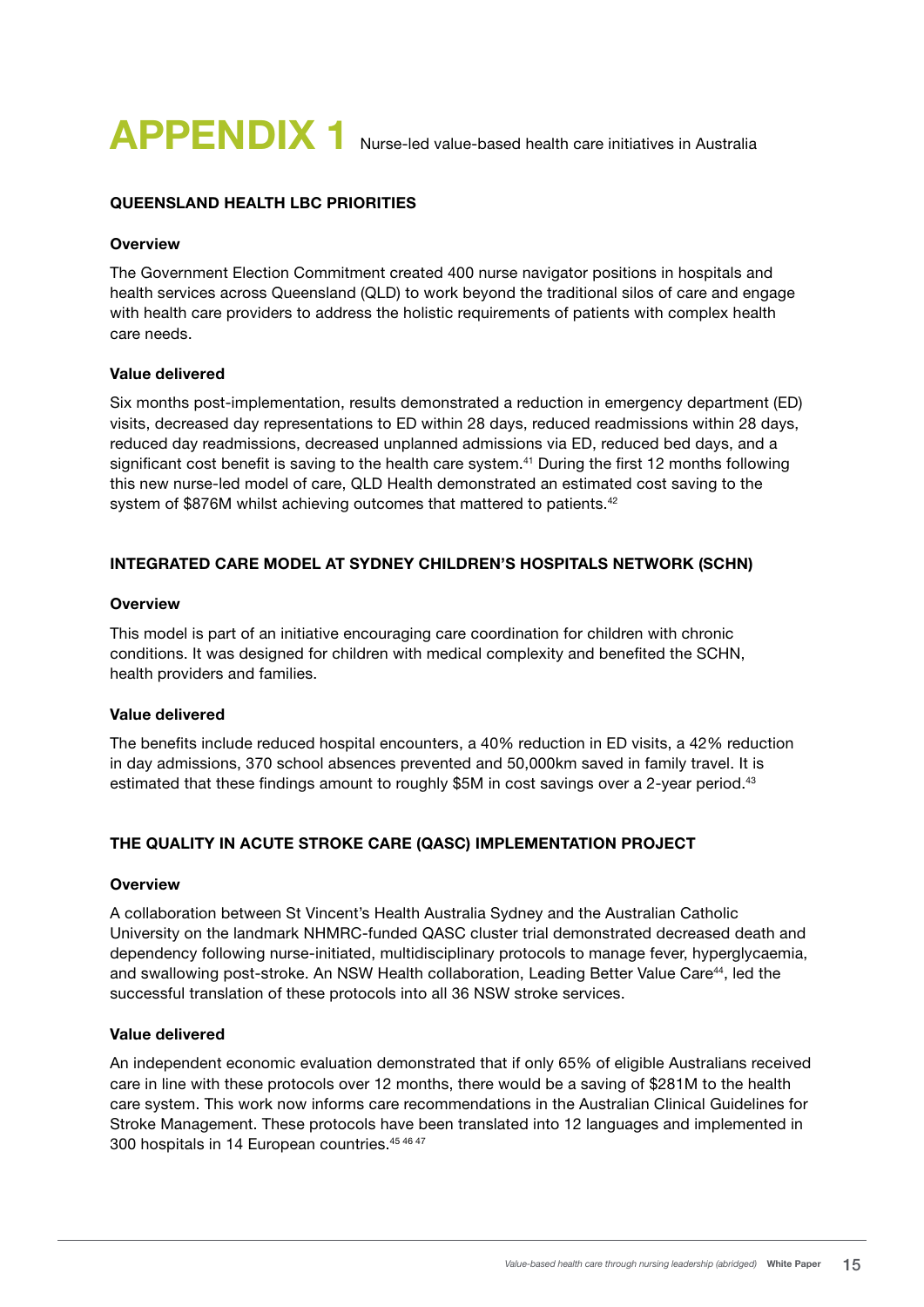#### SIR CHARLES GAIRDNER HOSPITAL PATIENT BLOOD MANAGEMENT PROGRAM

#### **Overview**

Sir Charles Gairdner Hospital (SCGH) in Western Australia (WA) led the Patient Blood Management (PBM) program, which aimed to decrease the risk of blood transfusion by optimising haemoglobin (Hb) and iron stores before elective surgery involving significant blood loss. Preoperative optimisation facilitates the post-op recovery of Hb and can change transfusion practice. This intervention has significantly reduced transfusion rates in elective joint replacement patients. The model has been replicated at a secondary site and is now rolled out to other surgical specialties at SCGH.

#### Value delivered

Over 1000 patients across Western Australia have been referred to SCGH annually, and auditing has shown that 99% of joint replacement patients receive PBM review and care. Educating clinical staff about the impact of blood transfusion and PBM has led to GP clinical pathways and education of health professionals. Since PBM was introduced, the overall transfusion rate has fallen by 30% at SCGH. This has significant cost benefits saving over \$1.2M annually in WA and contributing to patient safety and reducing demand on blood supply, ensuring that donor blood is available for trauma or transfusion-dependent patients.<sup>48</sup>

#### INSPIRED AT CALVARY HEALTH CARE, CANBERRA

#### **Overview**

Calvary Health Care, Canberra, established the INSPIRED trial, which integrates specialist palliative care nurses into residential aged care through Palliative Care Needs Rounds. The trial found that regular rounds identified residents most at risk of dying without an adequate plan in place.

#### **Results**

The INSPIRED trial included 1700 residents in 12 Residential Aged Care Facilities (RACF), significantly reducing annual costs to the system by \$1.759M, reducing hospitals admissions by 67%, reducing the length of hospital stay and a 10% reduction in hospital deaths with enhanced consumer satisfaction with more support for residents to die in their preferred place.<sup>49505152</sup> Importantly, participants were more likely to experience better quality death with better symptom control, advance planning, closeness with relatives and spiritual care.

RACF staff have reported they are more confident in discussing death and dying with families and planning for symptoms and goals of care at the end of life. This initiative supports palliative care in RACFs and normalises death and dying while providing essential anticipatory prescribing and better decision-making leading to planned care for residents.53 54 55 56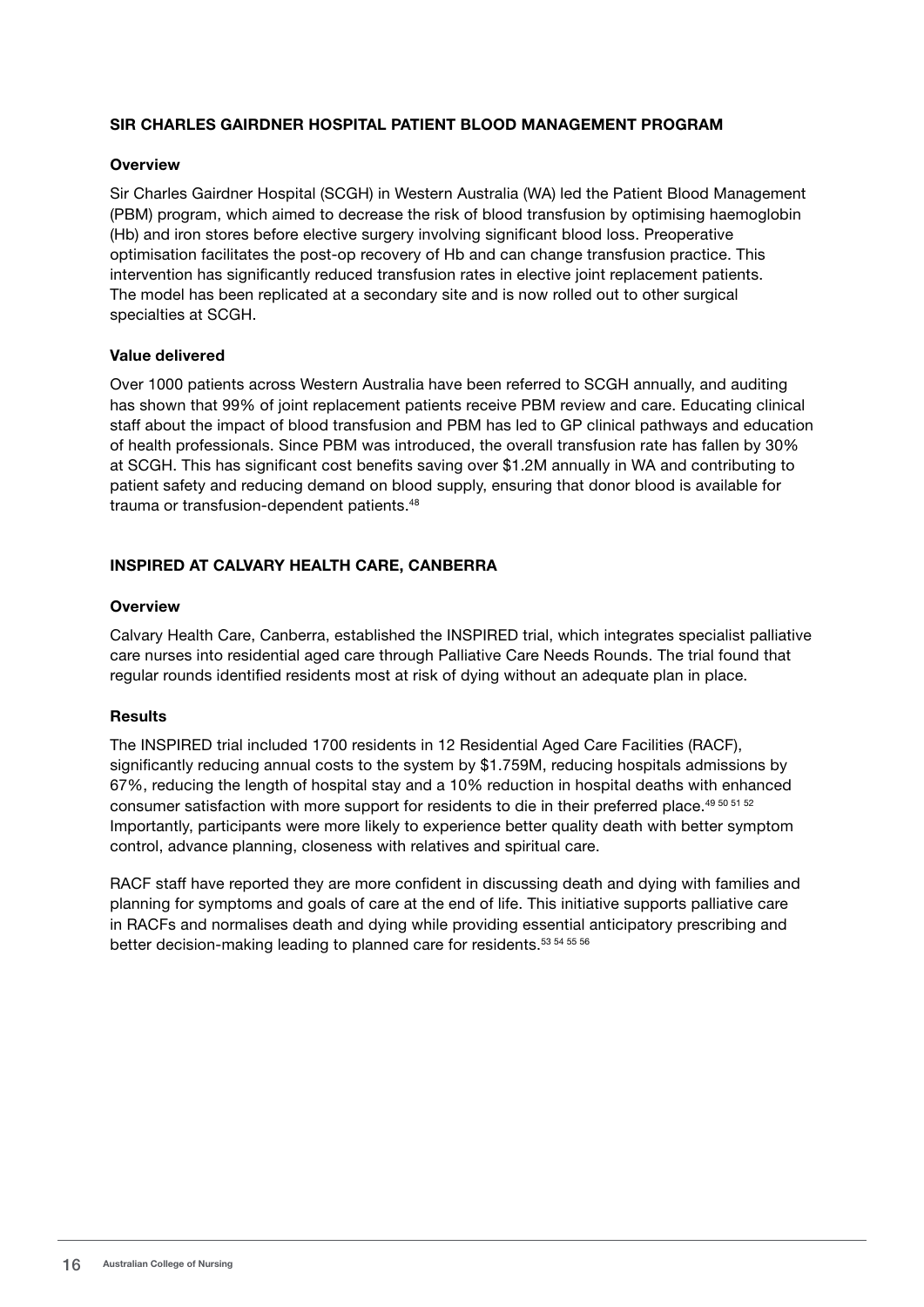#### NURSE ENDOSCOPY – LOGAN HOSPITAL

#### **Overview**

Logan Hospital (QLD) developed the Nurse Practitioner (NP) endoscopy model of care to address the growing demand for endoscopy services. The NP endoscopist has reduced the endoscopy waiting list. The trial found that nurse endoscopy is safe and comparable to medical endoscopy in performance quality and clinical management and is proven cost-effective.<sup>57</sup>

#### Value delivered

NP endoscopists performed approximately 4,000 procedures demonstrating a reduction in costs and increased throughput, with NPs providing 37% of the backfill when gastroenterologists were absent compared to 18.1% backfill by gastroenterologists.<sup>58</sup>

Clinical results for patients have demonstrated both the caecal intubation rate and the adenoma detection rate are higher for NP endoscopists when compared to gastroenterologists.<sup>59</sup> Patients seen by NP endoscopists reported higher satisfaction levels, felt their privacy and dignity were preserved and were satisfied with the information provided.<sup>60</sup> Overall, NP endoscopists are more cost-efficient, detect 30% more cancer-causing adenomas, and have higher patient satisfaction.<sup>61</sup>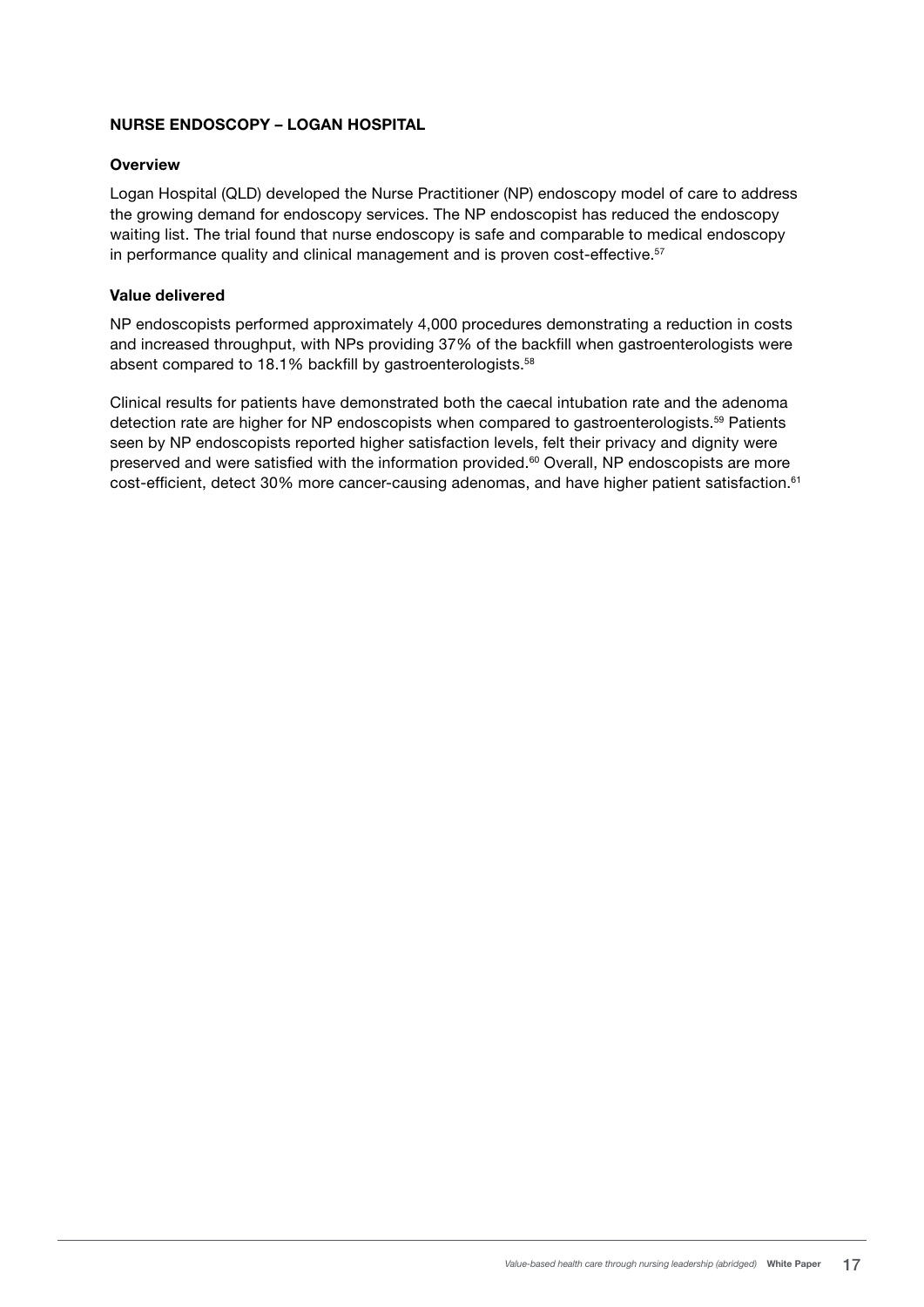### **REFERENCES**

1. Productivity Commission (2017). *Shifting the Dial: 5 year productivity review*. Inquiry Report No. 84. Canberra: Commonwealth of Australia. Retrieved 26 March 2020 from: https://www. pc.gov.au/ inquiries/completed/productivity-review/report/productivity-review.pdf

2. Australian Commission on Safety and Quality in Health Care (2019). *The state of patient safety and quality in Australian hospitals 2019*. Sydney: ACSQHC. Retrieved 6 August 2020, from: https://www.safetyandquality.gov.au/publications-and-resources/ resource-library/ state-patient-safety-and-quality-australian-hospitals-2019

3. Productivity Commission (2015). *Efficiency in Health. Commission Research Paper.* JEL codes: 110, 118. Canberra: Commonwealth of Australia. p45. Retrieved 5 August 2020, from: https://www. pc.gov.au/research/completed/efficiency-health/efficiency-health.pdf

4. Global Access Partners (2019). *Ensuring the sustainability of the Australian health system: Australia's Health 2040 Taskforce Report*. Retrieved 5 August 2020, from: https://www. globalaccesspartners.org/AustraliaHealth2040\_GAPTaskforceReport\_Jul2019.pdf

5. Australian Government. National Health and Hospitals Reform Commission (2009). *A Healthier Future for All Australians: final report.* June 2009. Canberra: Commonwealth of Australia. p58; and Australian Government. Department of Prime Minister and Cabinet (2014). Reform of the Federation: White Paper: Roles and Responsibilities in Health. Issues Paper 3. December 2014. Canberra: Commonwealth of Australia. Retrieved 5 June 2020, from: https:// ahha.asn.au/sites/default/files/ docs/policy-issue/rotf\_issues\_paper\_3\_-\_roles\_and\_ responsibilities\_in\_health.pdf

6. Dunbar-Rees R (2018). Paying for what matters most: the future of outcomes-based payments in healthcare. *Future Healthcare Journal, 5*(2), 98-102. Retrieved 5 August 2020, from: https://pubmed. ncbi.nlm.nih.gov/31098542/

7. Productivity Commission (2017), op. cit.

8. Dawda P (2015). *Bundled payments: Their role in Australian primary health care*. Australian Healthcare and Hospitals Association. Retrieved 5 August 2020, from: https://ahha.asn.au/ sites/ default/files/docs/policy-issue/bundled\_payments\_role\_in\_australian\_primary\_health\_care\_0.pdf

9. Australian Government. Services Australia (2020). Workforce Incentive Program (WIP) – Practice Stream. Retrieved 3 August 2020, from: https://www.servicesaustralia.gov.au/organisations/healthprofessionals/services/medicare/ workforce-incentive-program-wip-practice-stream

10. Atherton JJ, Audehm R and Connell C (2019). Heart Failure Guidelines: A concise summary for the GP. *Medicine Today*, 20 (6); 14-24. Retrieved 5 August 2020, from: https://www. heartfoundation. org.au/getmedia/2d5ec756-8c20-4217-914f-c5ac0a2bc284/Medicine\_ today\_-\_HF\_-\_permission\_ granted\_July\_2019.pdf

11. Halcomb EJ, Salamonson Y, Davidson P, Kaur R and Young SAM (2014). The evolution of nursing in Australian general practice: a comparative analysis of workforce surveys ten years on. *BMC Family Practice*, 15(52). https://doi.org/10.1186/1471-229615-52. Retrieved 5 August 2020, from: https://bmcfampract.biomedcentral.com/ articles/10.1186/1471-2296-15-52

12. Australian Nursing and Midwifery Federation (2014). *National practice standards for nurses in general practice*. Melbourne: Australian Nursing and Midwifery Federation – Federal Office. Retrieved 5 August 2002, from: https://www.anmf.org.au/documents/National\_Practice\_Standards for Nurses in General Practice.pdf \; and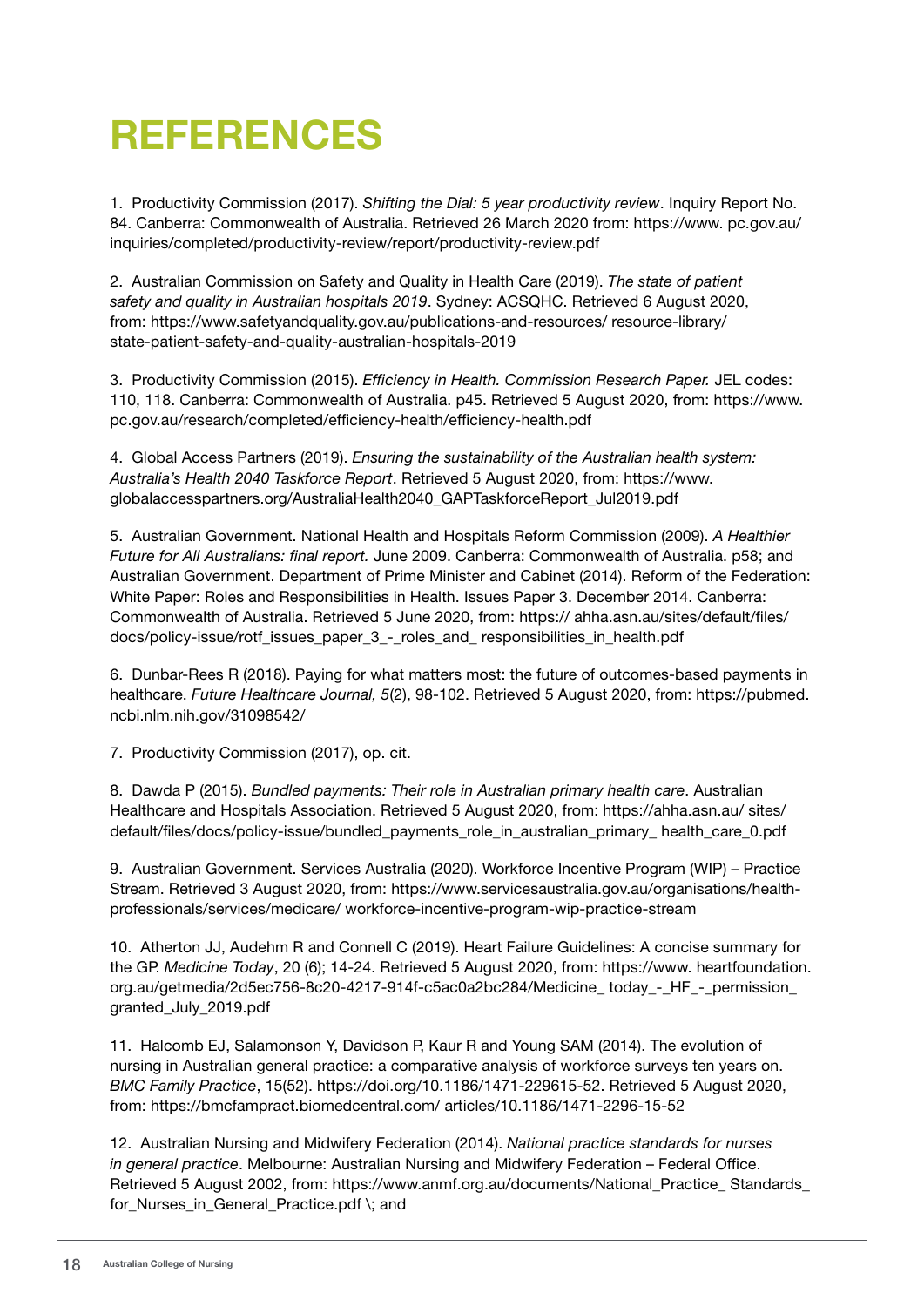Halcomb EJ, Stephens M, Bryce J, Foley E and Ashley C (2017). The development of professional practice standards for nurses working in Australian general practice. *Journal of Advanced Nursing*, 73(8): 1958-69. https://doi.org/10.1111/jan.13274. Retrieved 5 August 2020

13. Australian Primary Health Care Nurses Association (2017). *Position Statement: Improving patient outcomes – Primary health care nurses working to the breadth of their scope of practice.*  Retrieved 5 August 2020, from: https://www.apna.asn.au/hub/news/improvingpatient-outcomes-- primary-health-care-nurses-working-to-the-breadth-of-theirscope-of-practice

14. Australian College of Nursing (2019a). *White Paper: A New Horizon for Health Services: Optimising Advanced Practice Nursing*. Canberra: ACN. Retrieved 5 August 2020, from: https:// www.acn.edu.au/wp-content/uploads/white-paper-optimising-advancedpractice-nursing.pdf.; and Australian Primary Health Care Nurses Association (2017), op. cit. e

15. National Rural Health Alliance (2005). *Advanced nursing practice in rural and remote areas*. Retrieved 5 August 2020, from: https://www.ruralhealth.org.au/sites/default/files/ position-papers/ position-paper-05-07-01.pdf

16. Australian College of Nursing (2019b). *Position Statement: The role of nurses in chronic disease prevention and management in rural and remote areas*. Canberra: ACN. Retrieved 5 August 2020, from: https://www.acn.edu.au/wp-content/uploads/position-statementrole-nurse-in-chronicdisease-prevention-management-rural-remote-areas.pdf

17. Productivity Commission (2017), op. cit.

18. Australian Commission on Safety and Quality in Health Care (2019), op. cit.

19. Australian Centre for Value-Based Health Care (2020). About the Centre. Retrieved 5 August 2020, from: https://valuebasedcareaustralia.com.au/

20. The Economist Intelligence Unit (2018). Value-based healthcare: A global assessment. The Economist Intelligence Unit. Retrieved 5 August 2020, from: https://eiuperspectives.economist.com/ healthcare/value-based-healthcare-global-assessment-1

21. Porter ME (2016). *Value Based Health Care and the Role of Outcomes: Opportunities for the OECD*. Meeting with OECD Paris. 19 May 2016. Retrieved 5 August 2020, from http://www. oecd. org/els/health-systems/Item-3b-Improving-Health-Care-Value-Porter.pdf

22. Porter ME (2016), op. cit.

23. Woolcock K (2019). *Value Based Health Care: Setting the scene for Australia.* Issues Brief No. 31. Deeble Institute Retrieved 5 August 2020, from https://valuebasedcareaustralia. com.au/ wp-content/uploads/2019/06/Deeble-Issues-Brief-No-31\_Value-based-healthcare-1.pdf

24. World Economic Forum (2018). *Value in healthcare: Mobilizing cooperation for health system transformation*. Geneva: World Economic Forum. Retrieved 5 August 2020, from https://www. weforum.org/reports/ value-in-healthcare-mobilizing-cooperation-for-health-system-transformation

25. Porter ME (2016), op. cit.

26. Woolcock K (2019), op. cit.

27. https://valuebasedcareaustralia.com.au

28. https://www.ama.com.au/gp-network-news/ implementing-value-based-health-care-scale—new-medical-journal-australia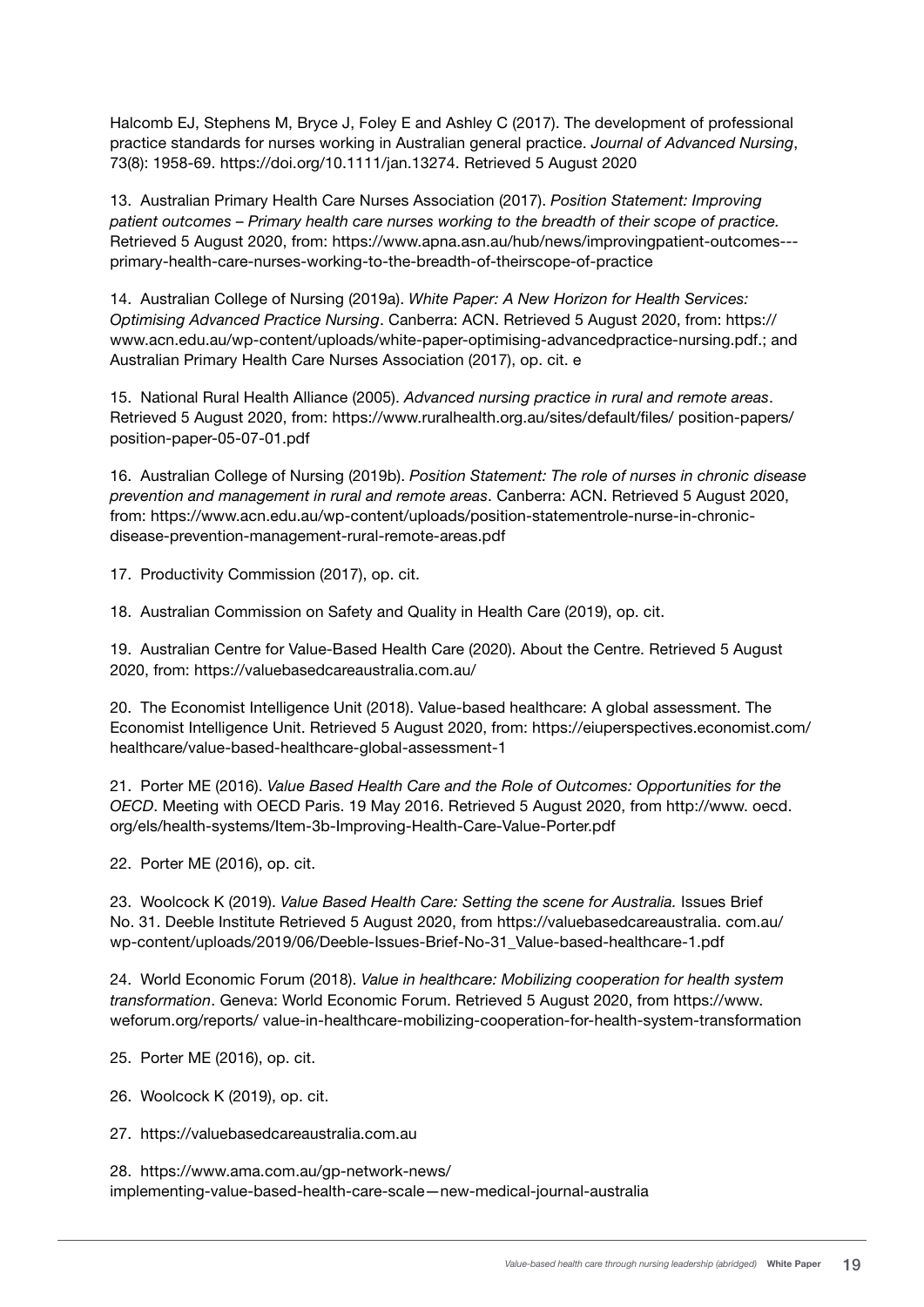29. https://valuebasedcareaustralia.com.au/events/value-based-health-care-conference/ vbhc-awards/

30. https://www.bettersafercare.vic.gov.au/news-and-media/ local-and-international-perspectives-on-value-based-health-care

31. Victorian Agency for Health Information. Safer Care Victoria (2019). Local and international perspectives on value-based health care. Retrieved 18 November 2019, from: https://www.bettersafercare.vic.gov.au/news-and-media/ local-and-international-perspectives-on-value-based-health-care

32. Productivity Commission (2015), op. cit.

Australian College of Nursing (2019a), op. cit.;

Woolcock K (2019), op. cit.;

Productivity Commission (2017), op. cit.; and

Australian Centre for Value-Based Health Care (2020), op. cit.

33. Health Workforce Australia (2014). *Australia's Future Health Workforce – Nurses*. Detailed Report. Retrieved 18 July 2020 from: https://www1.health.gov.au/internet/main/ publishing.nsf/ Content/34AA7E6FDB8C16AACA257D9500112F25/\$File/AFHW%20-%20 Nurses%20detailed%20 report.pdf

34. All Party Parliamentary Group on Global Health (2016). *Triple Impact: How developing nursing will improve health, promote gender equality, and support economic growth.* London, 17 October 2016. Retrieved 5 August 2020, from: https://www.who.int/hrh/com-heeg/digitalAPPG\_triple-impact. pdf?ua=1&ua=1

35. Australian College of Nursing (2019a), op. cit.

36. Australian College of Nursing (2019c). *White Paper: Achieving Quality Palliative Care for All: The Essential Role of Nurses.* Canberra: ACN. Retrieved 5 August 2020, from https:// www.acn.edu.au/ wp-content/uploads/white-paper-end-of-life-care-achieving-qualitypalliative-care-for-all.pdf

37. Australian College of Nursing (2018), Australian College of Nursing (2018). Discussion Paper: Improving health outcomes in rural and remote Australia: Optimising the contribution of nurses. Canberra: ACN. Retrieved 5 August 2020, from: https://www.acn.edu.au/wp-content/uploads/ position-statementdiscussion-paper-improving-health-outcomes-rural-remote-australia.pdf

38. ibid. and Australian College of Nursing (2019c), op. cit.

39. Productivity Commission (2015), op. cit.

40. Australian College of Nursing (2020). White Paper: A national minimum dataset for nursing workforce planning and decision making. Canberra: ACN. Retrieved 5 August 2020, from: https:// www.acn.edu.au/wp-content/uploads/white-paper-national-minimum-dataset. pdf

41. Queensland Government. Queensland Health (2020). Executive Summary - Nurse Navigator Program Interim Report. https://www.health.qld.gov.au/research-reports/reports/ departmental/ annual-report/case-study-2

42. ibid.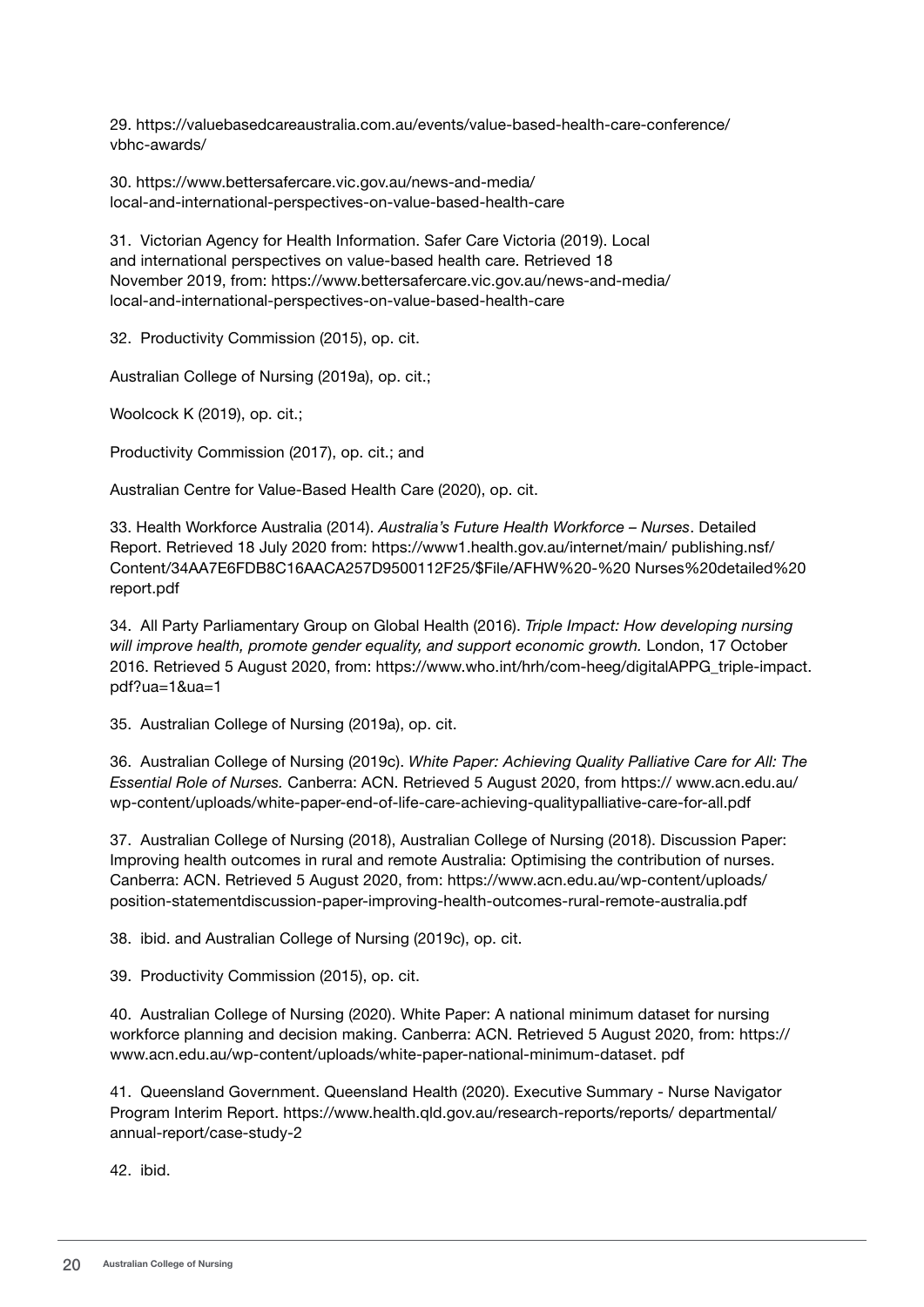43. Anon (2019). The New Australian Centre for Value-Based Health Care. Health Advocate. June 2019: 16-17. Retrieved 6 August 2020, from: https://ahha.asn.au/system/files/docs/ publications/ the health advocate june 2019 - web.pdf

44. NSW Government. Agency for Clinical Innovation Leading Better Value Care. Leading Better Value Care (nsw.gov.au)

45. Middleton S (n.d.). The Quality in Acute Stroke Care Implementation Project – A state wide translational quality improvement project. Sydney: Nursing Research Institute: St Vincent's and Mater Health Sydney. Retrieved 6 August 2020, from: http://www.cha.org.au/images/ resources/ NMS%20Sandy%20Middleton.pdf

46. Purvis T, Middleton S, Craig L et al. (2016). Inclusion of a care bundle for fever, hyperglycaemia and swallow management in a National Audit for acute stroke: evidence of upscale and spread. Implementation Science 14(1). DOI: 10.1186/s13012-019-0934-y Retrieved 5 August 2020, from: https://www.researchgate.net/publication/335586338\_ Inclusion of a care bundle for fever hyperglycaemia and swallow management in\_a\_National\_Audit\_for\_acute\_stroke\_evidence\_of\_upscale\_and\_spread

47. Australian College of Nursing (2020). Health Minister's Award for Nursing Trailblazer. 2019 Finalist: Professor Sandy Middleton. Retrieved 6 August 2020, from: https://www.acn. edu.au/ nursing-trailblazers?utm\_source=Homepage&utm\_medium=Banner&utm\_ campaign=Health%20 Minister%27s%20Award%20for%20Nursing%20 Trailblazers

48. Australian College of Nursing (2020). Health Minister's Award for Nursing Trailblazer. 2019 Finalist: Linda Campbell MACN. Retrieved 6 August 2020, from: https://www.acn. edu.au/ nursing-trailblazers?utm\_source=Homepage&utm\_medium=Banner&utm\_ campaign=Health%20 Minister%27s%20Award%20for%20Nursing%20 Trailblazers

49. Forbat L, Liu WM, Lam L, Johnston N, Samara J, Chapman M and Koerner, J. (2019). Integrating specialist palliative care into residential care for older people: a stepped wedge trial (INSPIRED trial). Final report. Australian Catholic University.

50. Forbat L, Chapman M, Lovell C, Liu WM and Johnston N. (2017). Improving specialist palliative care in residential care for older people: a checklist to guide practice. BMJ Supportive and Palliative Care, 8(3): 347-353. Retrieved 6 August 2020, from: http://dx.doi. org/10.1136/ bmjspcare-2017-001332

51. Chapman M. Johnston N, Lovell C, Forbat L and Liu WM (2018). Avoiding costly hospitalization at end of life: Findings from a specialist palliative care pilot in residential care older adults. BMJ Supportive and Palliative Care. 8(1): 102-109. doi: 10.1136/ bmjspcare-2015-001071. Retrieved 6 August 2020, from: https://pubmed.ncbi.nlm.nih. gov/27496356/

52. Johnston N, Lovell C, Liu WM, Chapman M and Forbat L (2019). Normalising and planning for death in residential care: Findings from a qualitative focus group study of a specialist palliative care intervention. BMJ Supportive and Palliative Care. 9(1): electronic pages. Retrieved 6 August 2020, from: https://spcare.bmj.com/content/9/1/e12

53. Forbat L, Liu WM, Lam L, Johnston N, Samara J, Chapman M and Koerner, J. (2019), op.cit.

- 54. Forbat L, Chapman M, Lovell C, Liu WM and Johnston N. (2017), op.cit.
- 55. Chapman M, Johnston N, Lovell C, Forbat L and Liu WM (2018), op.cit.
- 56. Johnston N, Lovell C, Liu WM, Chapman M and Forbat L (2019), op.cit.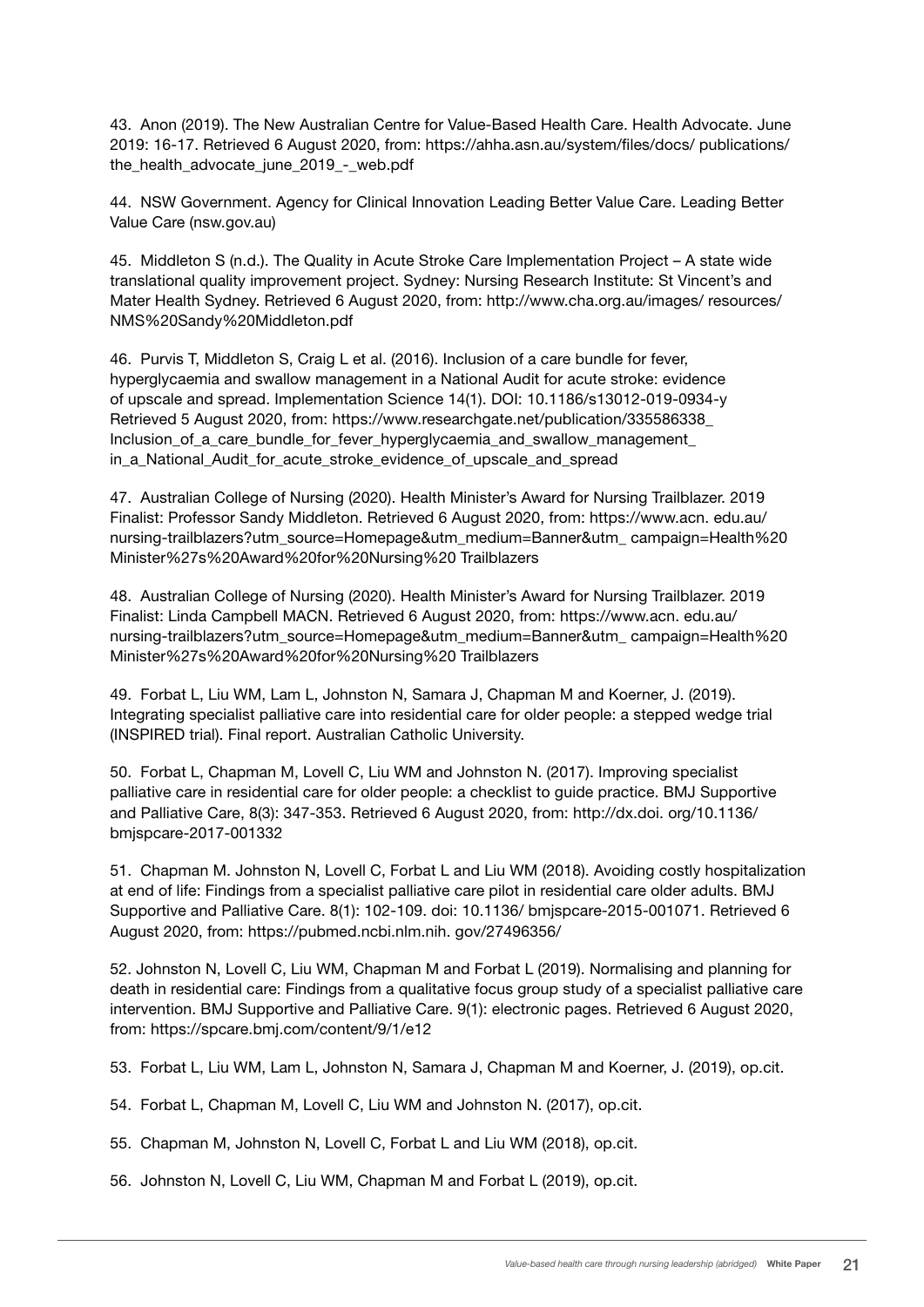57. Queensland Health (2019). Office of the Chief Nursing and Midwifery Officer: Year in review 2018-19. p21. Retrieved 6 August 2020, from: https://www.health.qld.gov.au/\_\_data/ assets/pdf\_ file/0030/981444/ocnmo-18-19-year-in-review.pdf

58. Wiggens L, Stanley S, Szetoo W, Jones D and McIvor C (2019). Clinical and cost effectiveness of the nurse practitioner endoscopist in one Queensland regional hospital. Gastrointestinal Endoscopy. 89(6) Supplement. https://doi.org/10.1016/j.gie.2019.03.080 Retrieved 6 August 2020, from: https://www.sciencedirect.com/science/article/abs/pii/ S0016510719302718?via%3Dihub

59. ibid.

60. ibid.

61. ibid.